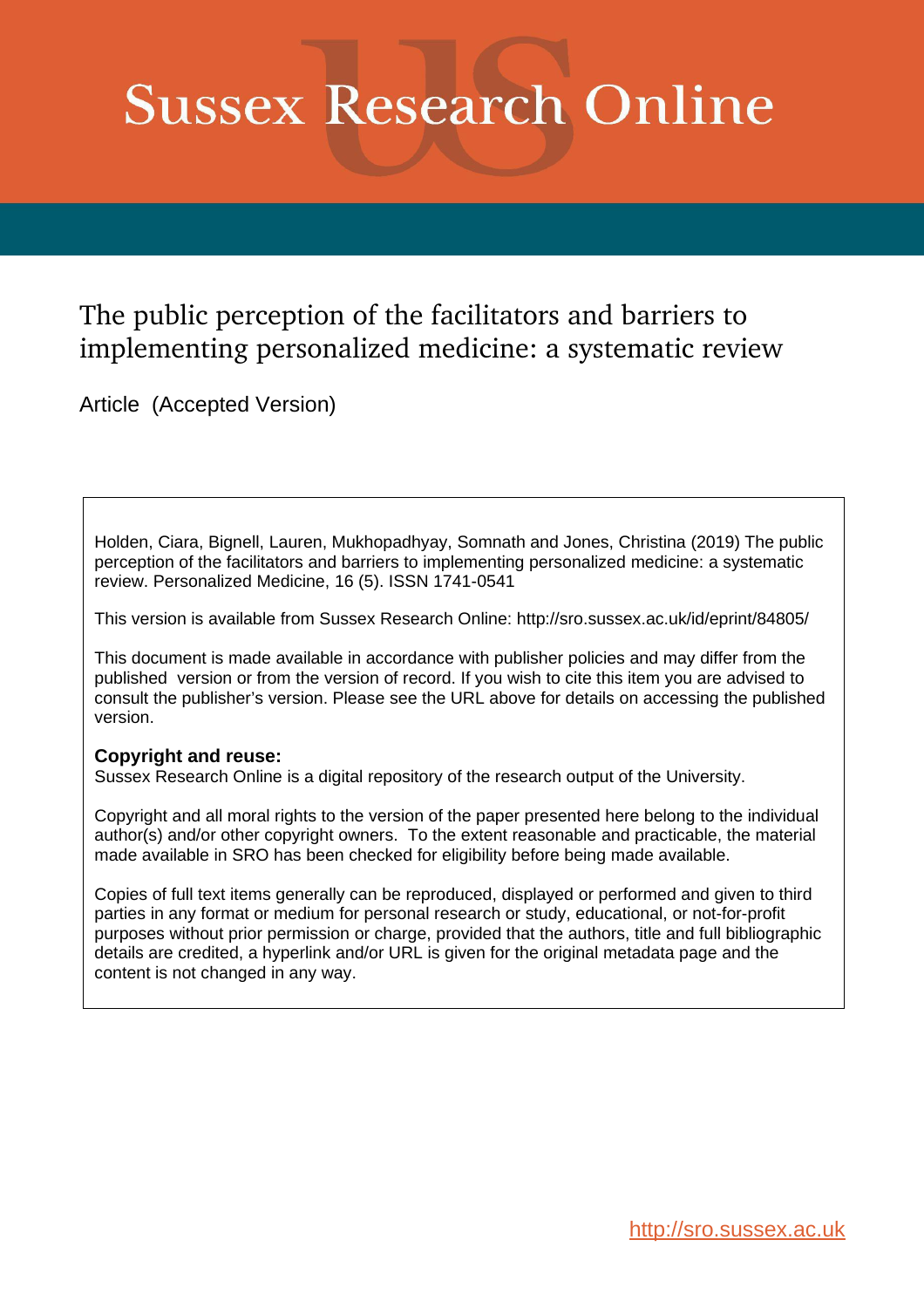## **The public perception of the facilitators and barriers to implementing personalized medicine: a systematic review**

## **Authors**

Ciara Holden<sup>A</sup>, Lauren Bignell<sup>B</sup>, Somnath Mukhopadhyay<sup>A</sup>, Christina Jones<sup>C</sup> Academic Department of Paediatrics, Royal Alexandra Children's Hospital, Brighton and Sussex Medical School, Brighton, United Kingdom. Author affiliations:

- A) Academic Department of Paediatrics, Royal Alexandra Children's Hospital, Brighton and Sussex Medical School, Brighton, United Kingdom.
- B) Queen Mary University of London, Mile End Rd, London, United Kingdom.
- C) Faculty of Health & Medical Sciences, University of Surrey, Guildford, United Kingdom

#### **Abstract:**

The integration of Personalized medicine (PM) into mainstream healthcare will only be successful if the public understand and support this change. The aim was to understand the public perception of the barriers and facilitators towards the use of PM. A mixed methods systematic review of the literature was conducted within six databases from 2006 to present. Twenty-one studies with 9507 participants were included. The key themes were familiarity and willingness to use PM, perceived benefits and perceived risks of PM. The review shows that, despite a limited familiarity of the underlying principles, the public is generally enthusiastic about the introduction of PM. The study defines areas where progress can be made to enhance this understanding and address legitimate concerns.

#### **Introduction**

The international Human Genome Project began in the 1990s to produce the first DNA sequence of the entire reference human genome [1, 2]. The sequencing of the human genome provides new insights that explain the causation and severity of human diseases and predict individual responses to medication [2]. The Human Genome project has provided the foundation to translate genomic information into health benefits in the form of PM. This emerging PM approach aims to deliver targeted treatments, based on an individuals' genetics aims to improve treatment efficacy and reducing the risk of adverse effects [2, 3]. Leaders of countries and large healthcare organisations are urging a rapid translation of these discoveries into benefit for patients [4, 5]. However, the conversion to "an innovative approach that takes into account individual differences in people's genes, environments, and lifestyles" [5] from the existing "one-size-fits-all" approach in healthcare will require a better understanding of this new approach by the general public and other stake-holders [6].

PM is a term which has been adopted within the literature and within clinical practice with a varied number of definitions. The subjectivity when defining PM has been recognised by Schleidgen et al, who performed a systematic literature review to produce a precise definition: "PM seeks to improve stratification and timing of health care by utilizing biological information and biomarkers on the level of molecular disease pathways, genetics, proteomics as well as metabolomics" [5]. Other publications have viewed pharmacogenetics/genomics (PGx) as the foundation of personalized medicine and thus solely focused on PGx when measuring opinion on personalized medicine. For the purpose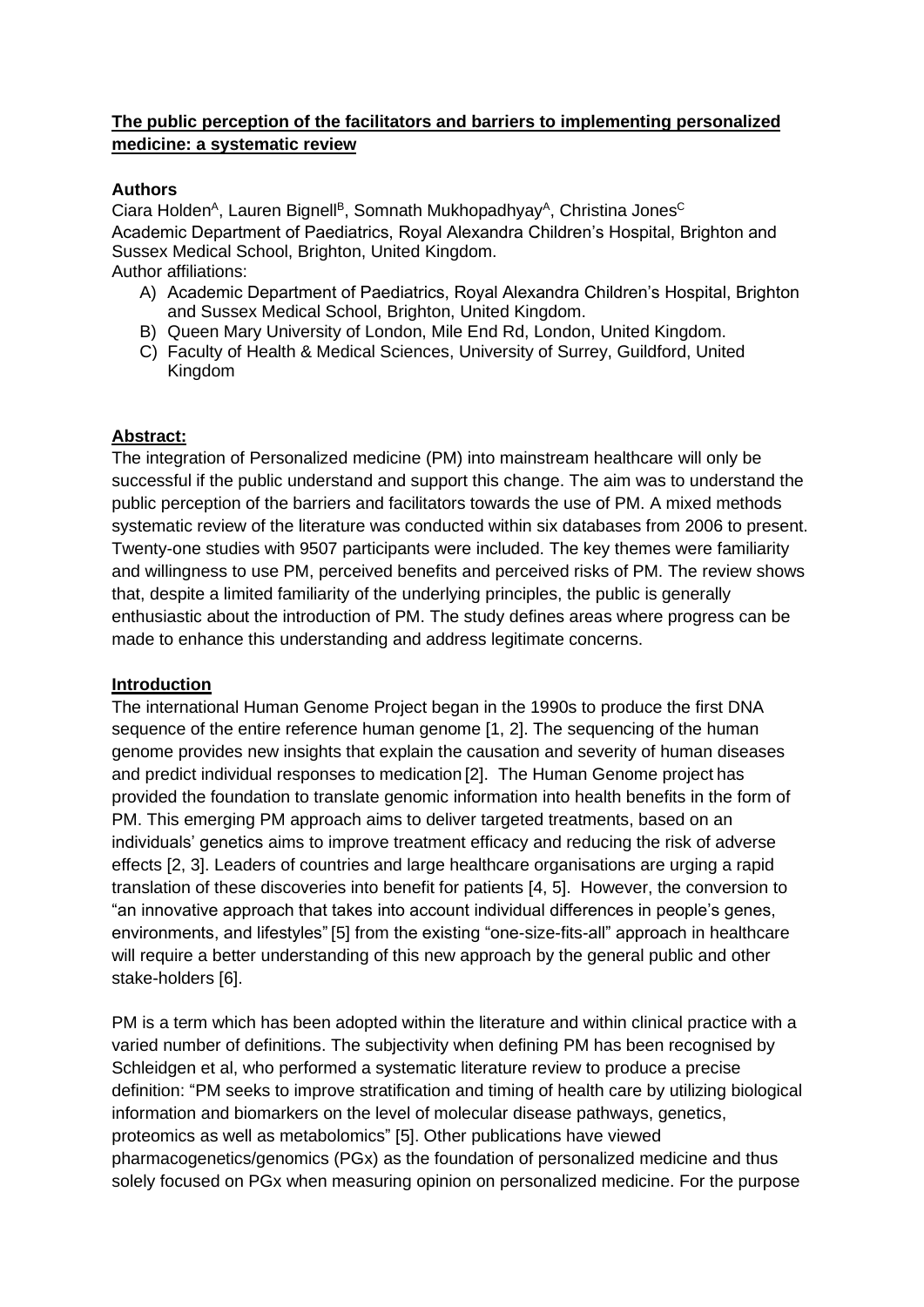of this literature review the authors have followed the National Institute of Health (NIH) definition of PM as an "approach for disease treatment and prevention that takes into account individual variability in genes, environment, and lifestyle for each person" [7].

With an increasing appreciation that PM will only become successful with public acceptance and participation [8], there is now an extensive body of literature regarding the public's attitude and opinion regarding PM. However, while the last decade represents a critically important period in the history of development and maturation of PM, our searches of 6 databases could not identify any systematic reviews on this subject since 2006 [9]. The last systematic review of the public perspective of PM by Nielsen and Moldrup was published in 2006 and focused mainly on pharmacogenomics [9]. This reveals a significant knowledge gap regarding the public's views on PM. It is thus currently difficult to fully appreciate the public's views about PM against the context of the very positive views expressed by government and opinion leaders. We do not have a holistic understanding of the concerns regarding PM within the public. Overall, this lack of knowledge makes it difficult to design public engagement activities in this field that are based on an up-to-date understanding of public opinion. There is thus a need for a detailed systematic review of publications in this area until the current date, and to produce regular updates of such a review.

#### **Methods**

#### **Search strategy**

A search of the literature was conducted in February 2018 using 6 databases (Medline, Embase, Cinhal, BNI and Psycinfo). Terms for PM were searched in conjunction with terms relating to public opinion (see appendix 1 for full search strategy). The search was restricted to papers published from 2006-2018, to capture the effect of the most recent advances in genomics and PM on public perception. Editorials, conference abstract or reviews were excluded from the review. In addition, papers were identified from references of selected articles that were relevant and met the inclusion criteria.

#### **Inclusion and exclusion criteria**

Studies were eligible if they included an aim or objective relating to the public's opinion of PM and if at least one group of participants were members of the public. Studies with both quantitative and qualitative study designs were included. Studies were excluded from the review that were editorials, conference abstract, reviews and commentaries and if it was published before 2006. The full inclusion and exclusion criteria can be seen in appendix 2.

#### **Study selection and data extraction**

The Preferred Reporting Items for Systematic Reviews and Meta-analysis (PRISMA) summarises the systematic review process used (see figure 1). Data was extracted using a proforma before qualitative synthesis was carried out using a thematic approach that was independently adopted by two of the authors. The methodology, including the research question, search strategy, inclusion and exclusion criteria and risk of bias assessment, was defined prior to the start of the review.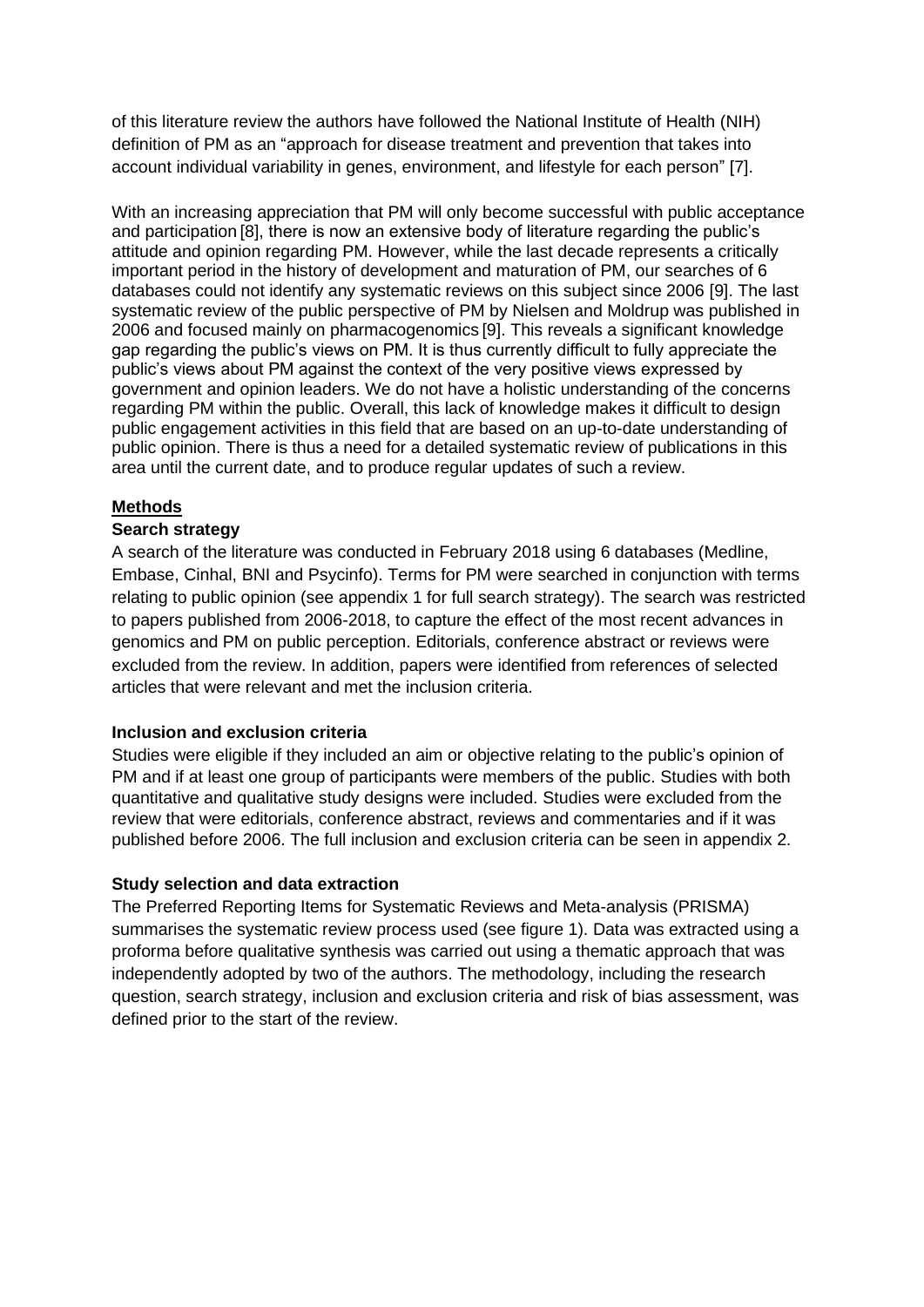

*Figure 1. Prisma diagram for the inclusion of studies reporting public opinion of PM.* 

# **Assessment of study quality**

The mixed methods appraisal tool (MMAT) 2011 version [10] was applied to each study by the authors to give an assessment of the methodological quality. The MMAT was chosen as it was designed for the appraisal stage of a complex systematic review that includes quantitative, qualitative and mixed methods studies. The MMAT comprises of 2 screening questions and 4 criteria assessing the methodology that are specific to the study design. A score can be derived of 0% (no criteria met) to 100% (all 4 criteria met).

#### **Summary measures and data synthesis**

A qualitative thematic synthesis of results was performed. A minimum of two authors reviewed each paper.

#### **Results**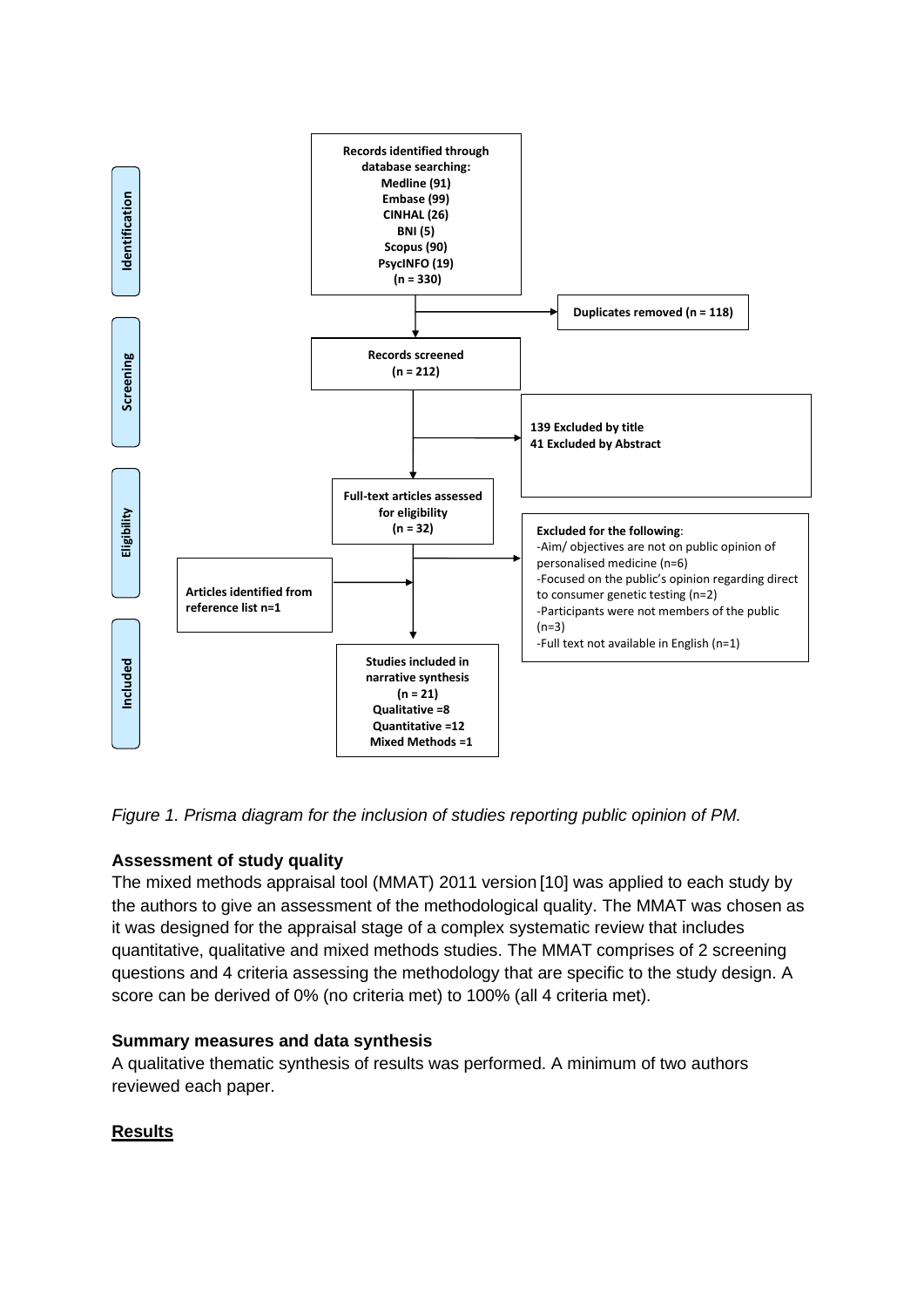| Table 1. Characteristics of studies included in the review (presented in chronological order) |                                                                                                                    |                                                                                                        |                    |                                                  |                                 |                                                                                                                                                                                                                                                                                                                                                                                                                                                                                          |                              |
|-----------------------------------------------------------------------------------------------|--------------------------------------------------------------------------------------------------------------------|--------------------------------------------------------------------------------------------------------|--------------------|--------------------------------------------------|---------------------------------|------------------------------------------------------------------------------------------------------------------------------------------------------------------------------------------------------------------------------------------------------------------------------------------------------------------------------------------------------------------------------------------------------------------------------------------------------------------------------------------|------------------------------|
| Author<br>&<br>(public<br>ation<br>year),<br>study<br>locatio<br>n                            | <b>Study</b><br>population                                                                                         | <b>Selected</b><br>sample<br>characteristic<br>(age, gender,<br>ethnicity,<br>education<br>level)      | Sam<br>ple<br>size | Study<br>design                                  | Recruit<br>ment<br>method       | <b>Results</b>                                                                                                                                                                                                                                                                                                                                                                                                                                                                           | MМ<br>AT<br><b>SCO</b><br>re |
| Rogaus<br>ch et al.<br>(2006)<br>German<br>y [22]                                             | Adult<br>members of<br>the public<br>(with a<br>respiratory<br>condition)<br>and<br>General<br>Physicians<br>(GPs) | Mean age 57.6<br>Public: 55%<br>female.<br>GPs: female<br>25%                                          | 302                | Quantitati<br>ve.<br>telephone<br>survey         | Conveni<br>ence<br>samplin<br>g | 95.9% of patients would accept<br>pharmacogenomic testing prior to receiving<br>a prescription for asthma medication.<br>94.4% felt it would be advantageous to<br>know their genetic disposition. Younger<br>patients were generally more likely to be<br>hopeful about the usefulness of<br>pharmacogenetic testing ( $OR = 2.12$ ; $Cl =$<br>$1.01 - 4.46$ ).                                                                                                                         | 50                           |
| Nielsen<br>&<br>Modrup<br>(2007)<br>Denmar<br>k [17]                                          | Adult<br>members of<br>the public                                                                                  | 50.5% Female.<br>Further<br>education<br>55.3%                                                         | 300<br>0           | Quantitati<br>ve<br>Internet-<br>based<br>survey | Purposiv<br>е<br>samplin<br>g   | Increased knowledge of pharmacogenetics<br>among participants who have experienced<br>lack of effect and side effects of medicines<br>and have had medical investigations.<br>79.1% of participants think that society<br>needs<br>pharmacogenetics, while 3.7% do not think<br>SO,                                                                                                                                                                                                      | 75                           |
| Nielsen<br>&<br>Modrup<br>(2007)<br>Denmar<br>k<br>$[23]$                                     | Adult<br>members of<br>the public                                                                                  | 50.5% Female.<br>Further<br>education<br>55.3%                                                         | 300<br>$\Omega$    | Quantitati<br>ve<br>Internet-<br>based<br>survey | Purposiv<br>е<br>samplin<br>g   | 14.1% of participants had heard of<br>pharmacogenomics. 89% indicated<br>willingness to receive pharmacogenetic<br>treatment in future. 81% would choose to<br>use a pharmacogenomics-directed drug<br>rather than an 'ordinary drug'. Generally<br>positive attitude towards<br>pharmacogenomics. No significant results<br>showing that<br>experiencing side effects is connected to<br>the respondents' general attitude to the use<br>of pharmacogenetics in medicinal<br>treatment. | 50                           |
| Barr et<br>al.<br>(2008)<br>UK,<br>Poland,<br>German<br>y &<br>Denmar<br>k [16]               | Public and<br>mental<br>health<br>service<br>users                                                                 | Not<br>documented.                                                                                     | 96                 | Qualitativ<br>e, focus<br>groups                 | Purposiv<br>e<br>samplin<br>g   | Broad support for genome-based therapies<br>for<br>depression. Public groups felt<br>pharmacogenomics was generally a good<br>idea and felt positive towards it. The public<br>focus group from Poland were particularly<br>positive. Service users had concerns<br>whether genetic testing was applicable to<br>depression.                                                                                                                                                             | 50                           |
| Issa et<br>al.<br>(2009)<br><b>USA</b><br>$[21]$                                              | Adult<br>members of<br>the public                                                                                  | 53% male.<br>66% Caucasian,<br>African<br>American<br>20.7%.<br>University<br>degree or higher<br>66%, | 32                 | Qualitativ<br>e, focus<br>groups                 | Conveni<br>ence<br>samplin<br>g | Participants in all 4 focus groups<br>demonstrated a limited understanding of<br>the genetic basis of PM. Majority of<br>participants indicated a preference for the<br>use of pharmacogenomics testing for the<br>purpose of improving drug prescribing.<br>Participants were concerned with issues<br>surrounding privacy and confidentiality of<br>genetic test results, particularly with respect<br>to access of information by insurers or<br>employers.                           | 50                           |
| Haddy<br>et al.<br>(2010)<br>Australi<br>a [14]                                               | Public with<br>a chronic<br>health<br>conditions<br>or family<br>member<br>with chronic<br>health<br>condition     | Age range 18-<br>>60 years. 74%<br>female.                                                             | 35                 | Qualitativ<br>e, focus<br>groups                 | Purposiv<br>е<br>samplin<br>g   | Majority of participants unfamiliar with the<br>genetic basis of PM. Pharmacogenetic<br>testing viewed as being potentially positive.<br>Concerns regarding storage and privacy of<br>genetic information and the costs involved.                                                                                                                                                                                                                                                        | 75                           |
| De<br>Marco<br>et al.<br>(2010)<br><b>USA</b><br>$[24]$                                       | Adult<br>members of<br>the public                                                                                  | Female 77.1%.<br>70% African<br>American, 30%<br>Caucasian.<br>Secondary<br>school                     | 48                 | Qualitativ<br>e, focus<br>groups                 | Conveni<br>ence<br>samplin<br>g | All focus groups shared generally positive<br>views on PM with the view it has the<br>potential for medication with fewer side<br>effects and less 'trial and error prescribing'.<br>African American group more concerned<br>regarding cost of personalised medicine                                                                                                                                                                                                                    | 75                           |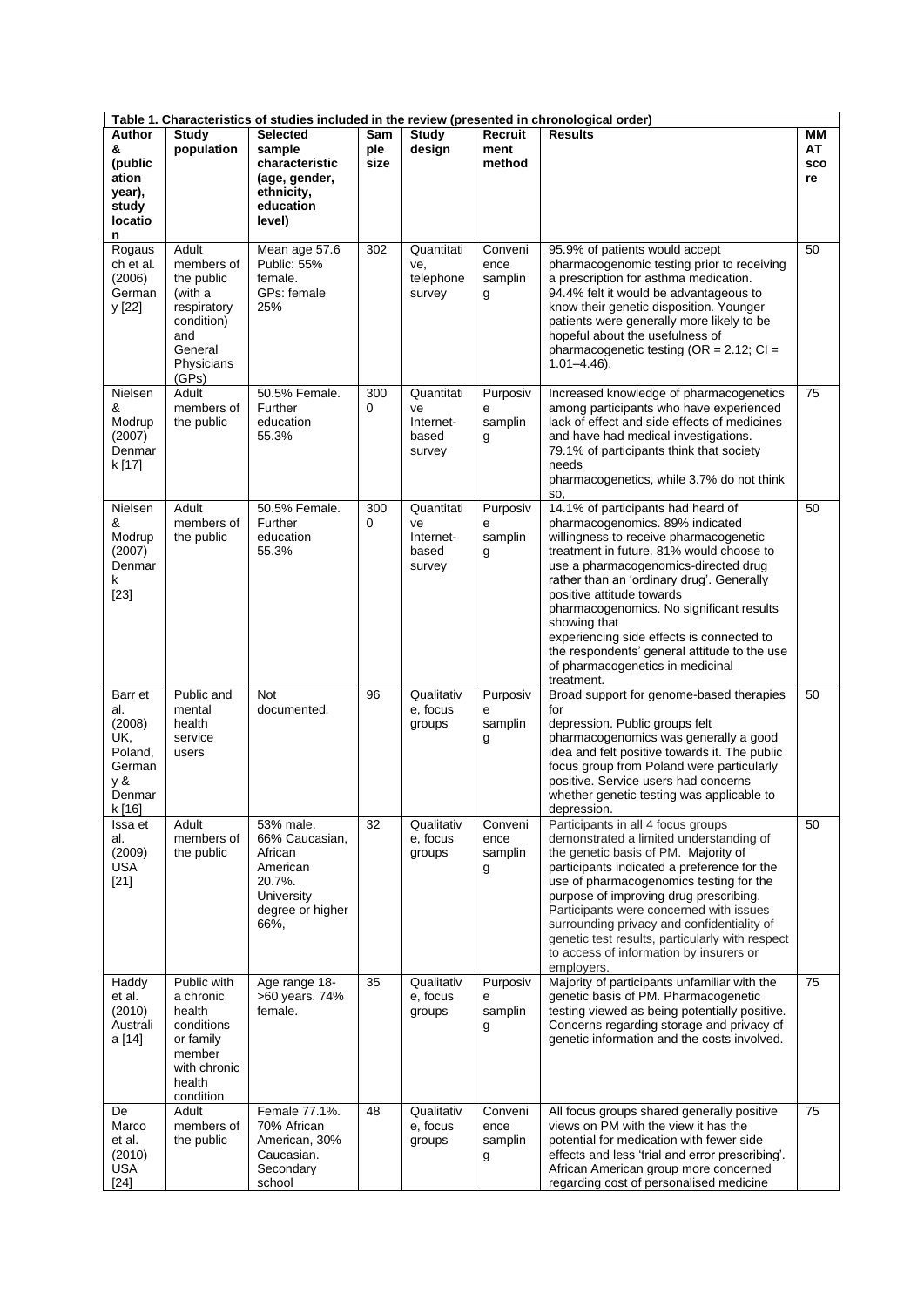|                                                              |                                                                 | education level<br>79.2%,                                                                                                                                              |          |                                                                    |                                                 | and they were less likely to trust their<br>health professional and therefore accept<br>recommendation of PM.                                                                                                                                                                                                                                                                                                                             |    |
|--------------------------------------------------------------|-----------------------------------------------------------------|------------------------------------------------------------------------------------------------------------------------------------------------------------------------|----------|--------------------------------------------------------------------|-------------------------------------------------|-------------------------------------------------------------------------------------------------------------------------------------------------------------------------------------------------------------------------------------------------------------------------------------------------------------------------------------------------------------------------------------------------------------------------------------------|----|
| <b>Butrick</b><br>M et al.<br>(2011)<br><b>USA</b><br>$[28]$ | Adult<br>members of<br>the public                               | Mean age 47<br>years. Female<br>gender 67%.<br>46% Caucasian,<br>47% African<br>American.                                                                              | 387      | Quantitati<br>ve.<br>Vignette<br>based<br>survey                   | Conveni<br>ence<br>samplin<br>g                 | Overall participants found genetically<br>personalised medicine as 'comparably<br>effective' as conventional medicine but<br>were reluctant to take up personalised<br>medicine. Participants from an ethnic<br>minority background (who were<br>predominantly African American) reported<br>lower adherence intention to genetically<br>personalised medicine compared to non-<br>minorities.                                            | 25 |
| Tercyak<br>et al.<br>(2011)<br><b>USA</b><br>$[31]$          | Public who<br>are parents<br>of children<br><17 years<br>of age | Mean age 35<br>years. 44%<br>Caucasian, 54%<br><b>Black African</b><br>American or<br>Caribbean. 24%<br>university level<br>education.                                 | 219      | Quantitati<br>ve.<br>survey                                        | Purposiv<br>е<br>samplin<br>g, online           | 51% of participants would agree for their<br>child to undergo a genetic test if offered.<br>Factors increasing the willingness for their<br>child to undergo genetic testing were: being<br>the child's mother, perceiving the child to<br>have greater disease risk and valuing<br>knowing about gene health links                                                                                                                       | 75 |
| Gordon<br>et al<br>(2012)<br><b>USA</b><br>$[30]$            | Adult<br>members of<br>the public                               | 40% male and<br>60% female.<br>68% Caucasian.<br>60% college<br>education.                                                                                             | 60       | Qualitativ<br>е,<br>Individual<br>semi<br>structured<br>interviews | Purposiv<br>е<br>samplin<br>g                   | Approximately 66% planned to act on their<br>genomic risk assessment results by making<br>or planning<br>lifestyle or behavioural changes. 25% were<br>concerned regarding the confidentiality of<br>genetic information.                                                                                                                                                                                                                 | 75 |
| Haga et<br>al.<br>(2012)<br><b>USA</b><br>$[13]$             | Adult<br>members of<br>the public                               | Female 52%.<br>Caucasian 78%,<br><b>Black African</b><br>American 16%,<br>Asian 4%.<br>University<br>degree 42%.                                                       | 113<br>9 | Quantitati<br>ve,<br>telephone<br>survey                           | <b>Stratifie</b><br>d<br>random<br>samplin<br>g | After initially being told of the risks of<br>pharmacogenomic (PGX) testing 65% of<br>respondents were extremely/somewhat<br>likely to agree to a PGX test.<br>However, once informed of the benefits of<br>PGX testing this increased to 82% of<br>respondents showing interest.<br>Experiencing a drug side-effect was<br>significantly associated with likelihood of<br>testing OR 1.56 p=0.042.                                       | 75 |
| Gollust<br>et al.<br>(2012)<br><b>USA</b><br>$[18]$          | Public who<br>had<br>received<br>personalise<br>d medicine      | Female 64%.<br>87.9%<br>Caucasian, 5%<br>African<br>American.<br>University<br>degree 31.9%.                                                                           | 369      | Quantitati<br>ve,<br>Internet-<br>based<br>survey                  | Conveni<br>ence<br>samplin<br>g                 | Awareness of 'personal genomics' was<br>high, 78% of those had heard of the term<br>before (22.1% had never heard of personal<br>genomics, 58.9% had heard a little, 18.9%<br>had heard a lot). 18.9% were concerned<br>that results of PM could cause denial of<br>insurance.                                                                                                                                                            | 25 |
| Green<br>et al.<br>(2013)<br>UK<br>$[29]$                    | Adult<br>members of<br>the public                               | Mean age 21.5.<br>78% female.<br>70% Caucasian.                                                                                                                        | 158      | Quantitati<br>ve,<br>Scenario-<br>based<br>questionn<br>aire       | Conveni<br>ence<br>samplin<br>g                 | Participants were less willing to use a<br>personalised medicine over a<br>pharmaceutical medicine. Personalised<br>medicine was not considered less harmful<br>or more beneficial than conventional<br>pharmaceutical medicines.                                                                                                                                                                                                         | 50 |
| Bombar<br>d et al.<br>(2013)<br>Canada<br>[25]               | Adult<br>members of<br>the public                               | Age: 43% 18-<br>39, 29% 40-54,<br>14% 55-70<br>years. 50%<br>Caucasian                                                                                                 | 14       | Qualitativ<br>e, focus<br>group                                    | Purposiv<br>e<br>samplin<br>g                   | Majority felt that personalised medicine<br>increases care. Concern that PM could<br>lead to stratification of patients appropriate<br>for certain treatments and therefore result<br>in the 'rationing of care'. Concern regarding<br>discrimination from employment and<br>insurance sectors. Concern of cost of PM<br>and whether it is "value for money".<br>Concern health care systems and providers<br>unprepared to implement PM. | 75 |
| Chan et<br>al.<br>(2014)<br>Singapo<br>re<br>$[27]$          | Public and<br>patients<br>receiving<br>warfarin                 | Public: mean<br>age 52.5, male<br>gender 27.3%.<br>higher<br>education:<br>41.7%<br>Patients: mean<br>age 57.3, male<br>gender 73.7%,<br>higher<br>education:<br>28.4% | 381      | Quantitati<br>ve,<br>survey                                        | Conveni<br>ence<br>samplin<br>g                 | 38% of patients and 60% of participants<br>from general public sample were either<br>'somewhat wiling' or 'very willing' to<br>undergo warfarin PGX testing. Participants<br>in the general public sample without a<br>history of an ADR tended to be more willing<br>to undergo warfarin PGX testing than those<br>who had experienced an ADR.                                                                                           | 50 |
| Zhang<br>et al.<br>(2014)                                    | Public and<br>medical<br>students                               | No details<br>provided                                                                                                                                                 | 567      | Quantitati<br>ve,<br>Explorato                                     | Conveni<br>ence<br>samplin                      | 36% of lay respondents misidentified what<br>was meant by personalised medicine.<br>Proper explanation before PGX testing                                                                                                                                                                                                                                                                                                                 | 50 |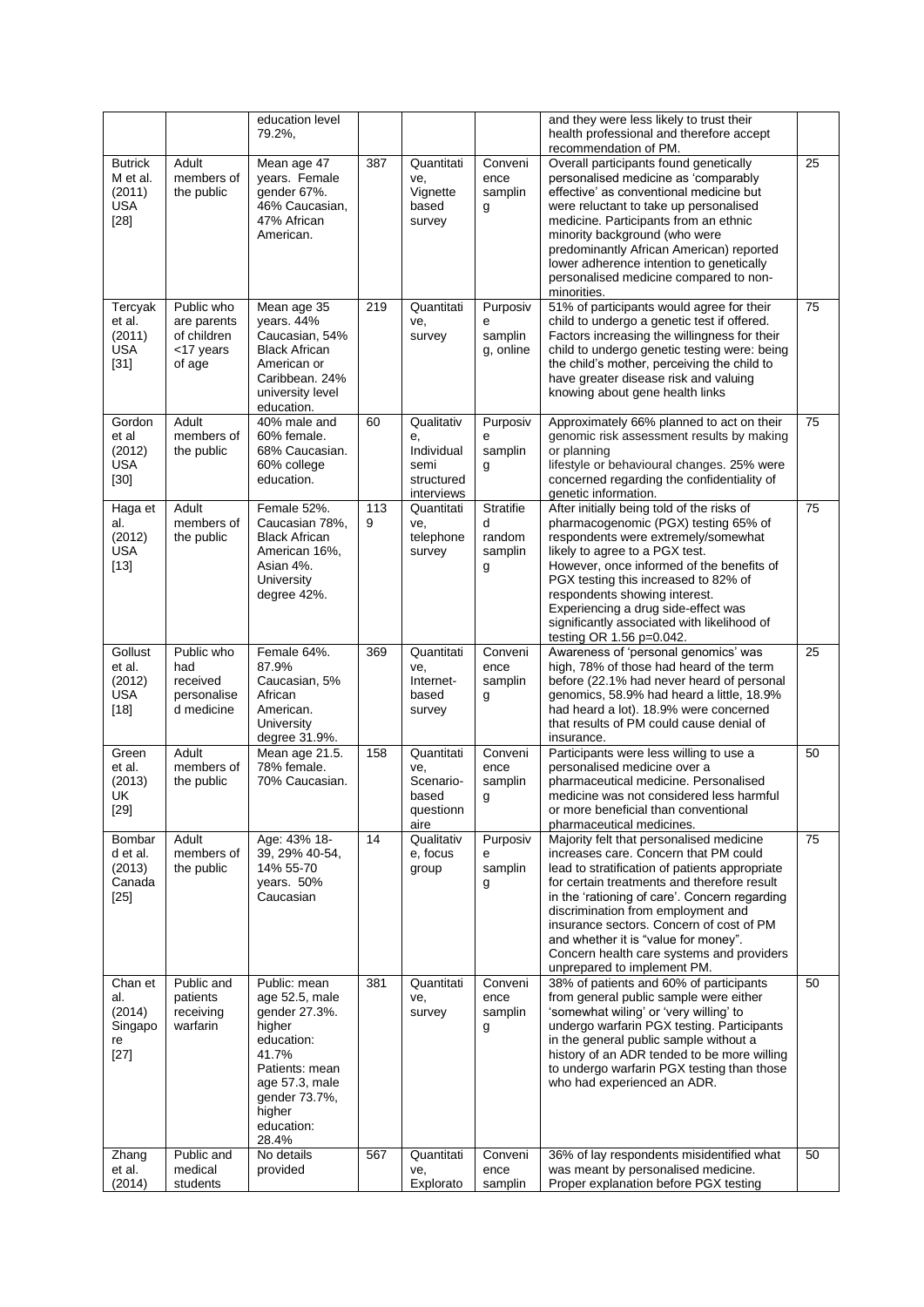| Canada<br>[20]                                                     |                                                                                            |                                                                                                                                                                                 |          | ry survey                                          | g                                                                                                       | appeared to be the most important issue to<br>the respondents. Respondents who were<br>more knowledgeable about PGXx were<br>also more comfortable with PGXx testing.                                                                                                                                                                                                                                                                                                                                                                                                                                                                                                     |     |
|--------------------------------------------------------------------|--------------------------------------------------------------------------------------------|---------------------------------------------------------------------------------------------------------------------------------------------------------------------------------|----------|----------------------------------------------------|---------------------------------------------------------------------------------------------------------|---------------------------------------------------------------------------------------------------------------------------------------------------------------------------------------------------------------------------------------------------------------------------------------------------------------------------------------------------------------------------------------------------------------------------------------------------------------------------------------------------------------------------------------------------------------------------------------------------------------------------------------------------------------------------|-----|
| Eastma<br>n et al.<br>(2014)<br><b>USA</b><br>$[19]$               | Adult<br>members of<br>the public                                                          | Gender male:<br>female 1:1 ratio                                                                                                                                                | 102<br>4 | Qualitativ<br>е,<br>telephone<br>survey            | Not<br>noted in<br>the<br>paper.                                                                        | 16% of respondents were informed about<br>what personalised medicine is. 69% of<br>respondents interested in learning more<br>about PM. 77% willing to have PM if<br>physician recommends it. Main concern<br>access and affordability.                                                                                                                                                                                                                                                                                                                                                                                                                                   | 25  |
| Lachan<br>ce et al.<br>(2015)<br>Canada<br>$[26]$                  | Members of<br>the public<br>and<br>patients<br>with chronic<br>health<br>conditions        | Mean age public<br>32.6 years.<br>Patient group 1<br>mean age 56.8,<br>patient group 2<br>mean age 72.5.<br>Education:<br>greater than<br>secondary<br>school in public<br>88%. | 450      | Quantitati<br>ve,<br>Cross-<br>sectional<br>survey | Purposiv<br>e<br>samplin<br>g                                                                           | 90% of participants were willing to undergo<br>pharmacogenomics testing if it showed<br>whether a particular medicine would work<br>for them. Healthy individuals were more<br>concerned than the two patient groups<br>regarding employment and health<br>insurance discrimination and confidentiality.<br>If pharmacogenomic test revealed that drug<br>would be ineffective or cause severe side-<br>effects, less than half of participants would<br>adhere with test advice.                                                                                                                                                                                         | 75  |
| Garfield<br>et al.<br>(2015)<br>USA<br>$[15]$                      | Adult<br>members of<br>the public                                                          | Mean age 52<br>years. 48%<br>male.<br>31% university<br>degree.                                                                                                                 | 602      | Quantitati<br>ve.<br>national<br>survey            | Probabili<br>ty<br>proporti<br>onal<br>to size<br>(PPS)<br>weighte<br>d<br>samplin<br>g<br>approac<br>h | Low familiarity with the term personalised<br>medicine (73% had never heard of the term<br>before). Once PM explained 63% of<br>participants thought personalised medicine<br>would have a positive impact. At significant<br>levels ( $p < 0.05\%$ ) respondents who rated<br>their health as very good to excellent report<br>having a higher knowledge of personalized<br>medicine and perceive it more positively.                                                                                                                                                                                                                                                    | 100 |
| Kichko<br>et al<br>(2016)<br><b>USA</b><br>and<br>German<br>y [11] | Public and<br>physicians                                                                   | Public: 48%<br>male and 52%<br>female.<br>Physicians: 58%<br>male, 42%<br>female.                                                                                               | 602      | Mixed<br>methods                                   | Purposiv<br>е,<br>commun<br>ity<br>based                                                                | 45% of public aware of personalised<br>medicine in USA and 33% public in<br>Germany. 69% of public in USA and 54%<br>German public thought PM potential to<br>deliver better medical care and to become<br>a medicine of the future. Age, gender,<br>health insurance availability and insurance<br>coverage had no influence on PM<br>acceptance by the public ( $p > 0.05$ ). 60% of<br>public (both USA and German group)<br>shared opinion that personalized drugs are<br>more effective than standard drugs.<br>Opinion that PM causes fewer side effects:<br>public 38% in USA and 50% Germany.<br>Strong concerns raised about genetic data<br>privacy protection. | 50  |
| Lee et<br>al<br>(2017)<br><b>USA</b><br>$[12]$                     | Members of<br>the public<br>and public<br>who had<br>received<br>personalise<br>d medicine | Mean age 59.5<br>years. 50%<br>male, 50%<br>female. 55%<br>Caucasian, 45%<br>African<br>American. 51%<br>higher education<br>level.                                             | 22       | Qualitativ<br>e, semi<br>structured<br>interviews  | Purposiv<br>e<br>samplin<br>g                                                                           | Both groups agreed pharmacogenomics<br>could inform prescribing. Concerns over<br>insurance coverage and employment<br>discrimination. Both groups wanted<br>physicians to engage participants and to<br>utilize shared decision-making when<br>considering pharmacogenomic-based<br>prescribing.                                                                                                                                                                                                                                                                                                                                                                         | 100 |

Table 1. Characteristics of studies included in the review (presented in chronological order)

# **Results**

# **Studies identified**

In total 21 papers were included in the review. The total number of participants from the studies included was 9507. The number of participants in each study varied significantly, with a mean average of 453 participants per study and a participant range of 14- 3000 (table 1.) Of the 21 studies, 13 included solely members of the public as participants.

#### **Data synthesis**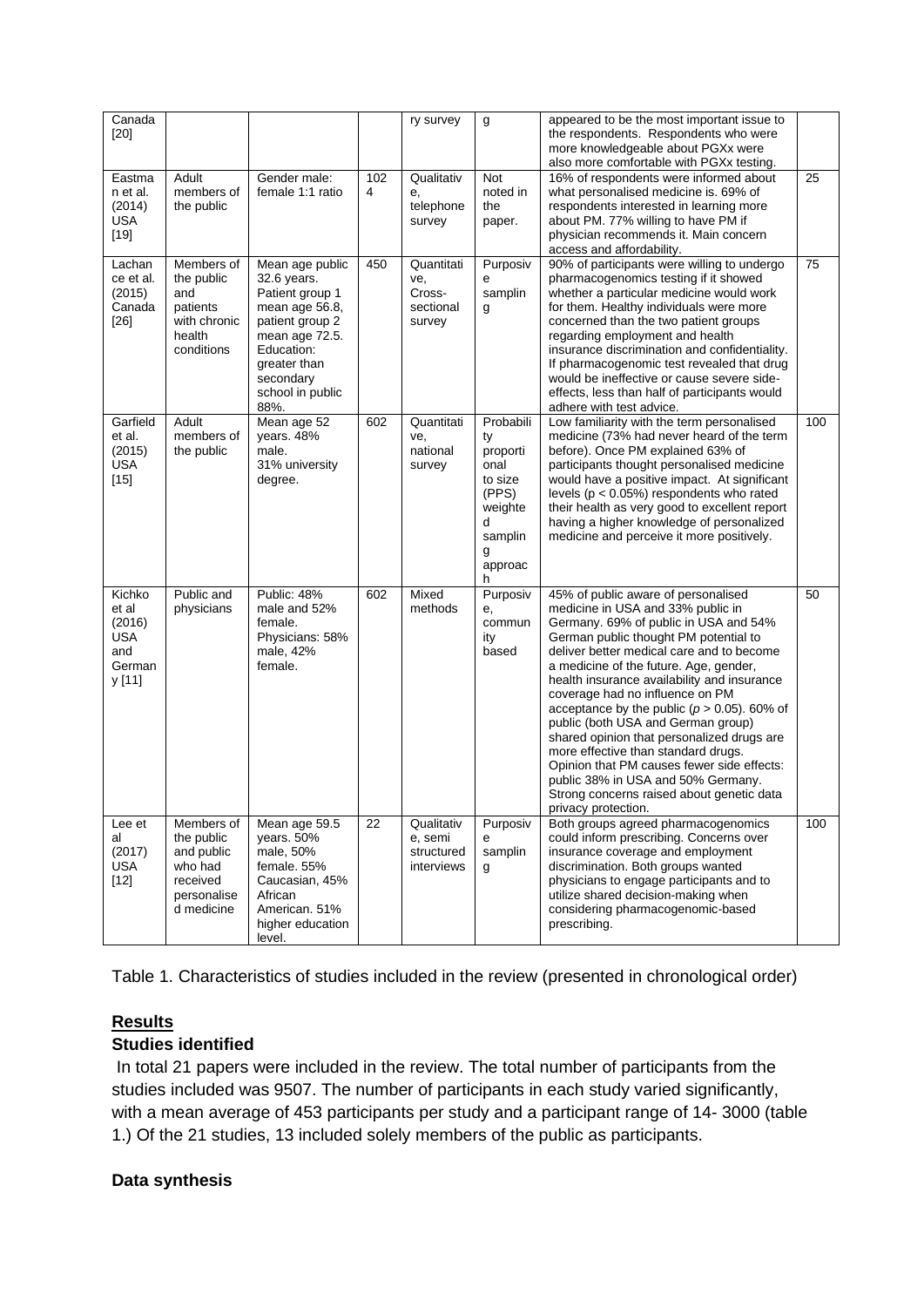A qualitative synthesis of the public opinion on the barriers and facilitators to implementation of PM are presented as three key themes (table 2)

#### *Familiarity and willingness to use personalized medicine*

A barrier that was a common finding was that participants were unfamiliar with what PM is and what it involves [11-20]. Eastman et al. reported that only 16% of their participants from the public were familiar with the concept of PM ([19]. Issa et al. found during focus groups with participants, who had been recruited from outpatient clinics, that most had an awareness of the term PM but had a limited understanding of its genetic basis [21]. The public often had a different perception of what PM involved, such as thinking that it was gene therapy or would give the patients their disease risk for all diseases [18].

Thirteen of the papers reviewed found that participants were willing to use PM after the concept had been explained by the researcher [12-13, 15-17, 19, 21-26]. There was variability between studies on how willing participants were to accept the use of PM and facilitator and barriers have been identified that contribute to this. Willingness to use PM was as high as 96% in a paper involving patients with asthma and COPD [22] and as low as 38% of patients in a study evaluating willingness to undergo warfarin pharmacogenetic testing [27]. A facilitator identified in four studies found that people were more willing to use PM if their health professional offered PM as part of a shared decision-making process through use of good communication skills [12, 14, 19, 28]. Participants who had previously experienced an adverse drug event (ADR) was found to be a facilitator in a study by Haga et al. [13], but Chan et al. [27] found participants without a history of an ADR were more willing to accept PM than those who had experienced an ADR.

Sociodemographic factors that were facilitators towards the willingness to use of PM were identified as being a young adult [13, 22] and having a higher level of education [13, 27]. Individuals who described themselves as having good health were more likely to consider using PM [13, 15]. A barrier that was identified is that people from ethnic minority backgrounds were less likely to accept PM and had more concerns with its use [13, 24, 28].

#### *Perceived benefits of PM*

An important facilitator identified by eight studies found that the public, once informed about PM, thought that the use of PM would provide better health care and health benefits for patients [11, 15-16, 18, 21-22, 25, 29]. Garfield et al. found that 95% of their participants expected PM to have a positive impact [15]. A further facilitator is that participants thought that PM has the potential to improve efficacy of prescribed medication for patients [11-12, 17, 21-22, 26]. Five studies found that the public expected PM to lead to fewer ADR's than standard medicine [11, 17, 22, 24, 26]. Participants had an impression that PM would result in less trial and error prescribing, with one participant describing it as 'it's not as time consuming as it is if you keep going back and forth to the doctor trying to figure out what's gonna work' [24]. A further perceived benefit of PM was that it could be an economic advantage to society with the potential for improved health, treatment efficacy and fewer ADRs [11, 17].

#### *Perceived risks of PM*

In all 21 studies, the participants raised concerns regarding the use of PM. An important barrier to the use of PM, raised in 11 studies, was the concern that results from genetics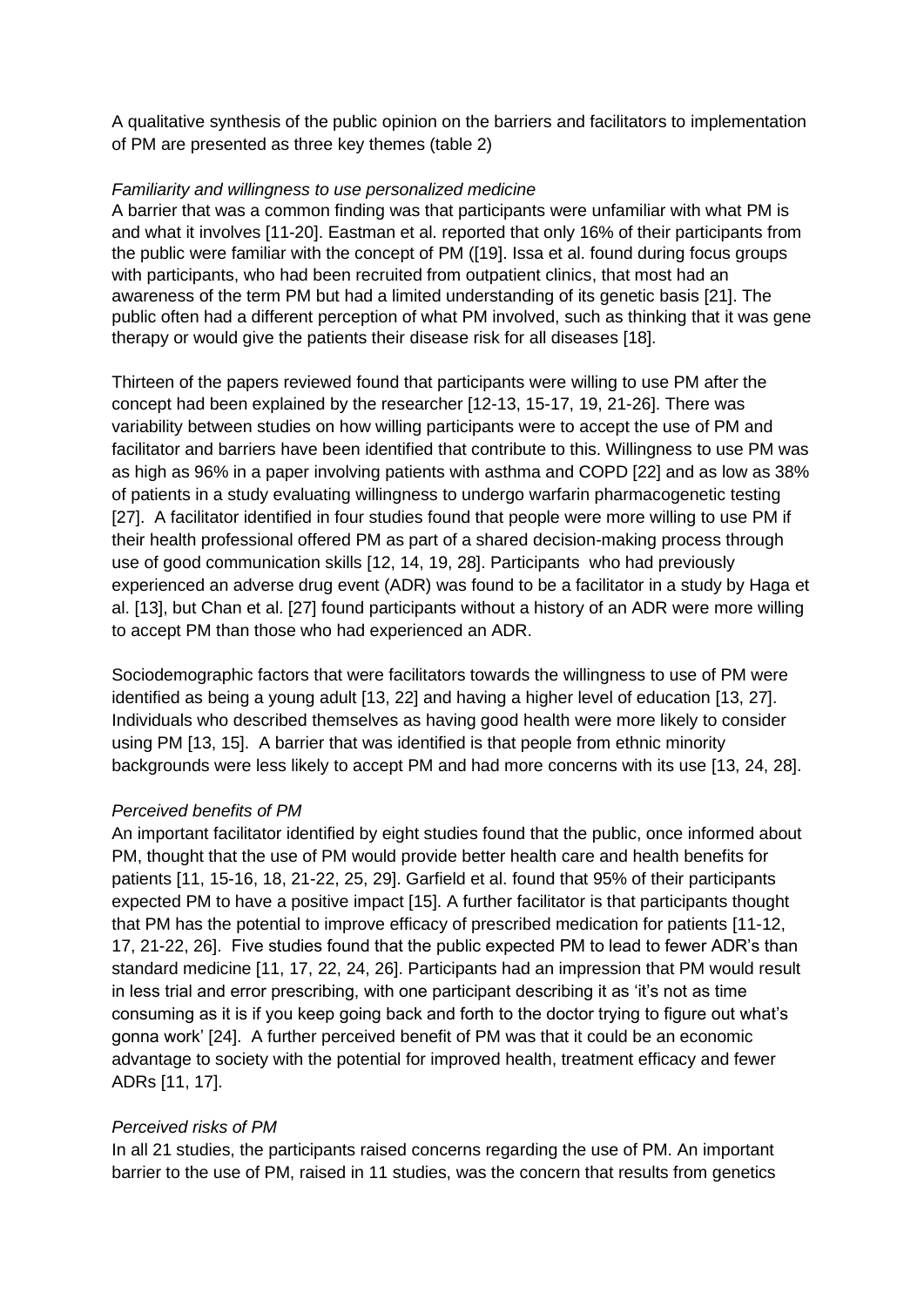tests used for PM could lead to patients experiencing health insurance discrimination [12, 14, 17, 21-22, 24-25, 27-28]. Participants were concerned in particular that their health insurance cost could increase with the use of PM and that it may not be covered by their insurance [12, 14, 17, 21-22, 24-25, 27-28]. Concerns regarding health insurance and PM varied depending on the study country and was not raised in studies in the UK, where health care provision is largely universal [16, 29]. The potential for employment discrimination was identified as another barrier for the use of PM and Lachance et al. found that this was of greater concern to healthy individuals than those with chronic health problems [12, 15 22, 25-26]. A further important barrier that was raised in eight studies was a concern that individuals' genetic information may not be stored confidentially and securely [14, 16, 22, 25- 26, 28, 30].

A healthcare concern with the use of PM was that its use may limit patients' access to certain treatments if they were not genetically suitable for them [17, 22-23, 25]. A barrier identified in two studies carried out in the USA and Canada was that participants were concerned that the health care systems and health care providers were currently unprepared to implement PM [25, 30]. Bombard et al. found that participants were concerned health systems were unprepared particularly in the areas of laboratory genetic testing and health care provider's knowledge in interpreting genetic test results [25].

| Themes of facilitator and barriers to public use of Personalized Medicine                                                                                                                                                                                                |                                                                                                         |  |  |  |  |
|--------------------------------------------------------------------------------------------------------------------------------------------------------------------------------------------------------------------------------------------------------------------------|---------------------------------------------------------------------------------------------------------|--|--|--|--|
| <b>Facilitators</b>                                                                                                                                                                                                                                                      | <b>Barriers</b>                                                                                         |  |  |  |  |
| <b>References</b>                                                                                                                                                                                                                                                        | <b>References</b>                                                                                       |  |  |  |  |
| Familiarity and willingness to use personalized medicine                                                                                                                                                                                                                 | Familiarity and willingness to use personalized medicine                                                |  |  |  |  |
| Relationship and interpersonal skills of HP [12, 14, 19, 28].                                                                                                                                                                                                            | Participants unfamiliar of what PM is and what PM involves<br>$[11 - 20]$                               |  |  |  |  |
| Self-rated good health [13, 15].                                                                                                                                                                                                                                         | Previous experience of an adverse drug reaction [27].                                                   |  |  |  |  |
| Previous experience of an adverse drug reaction [13].                                                                                                                                                                                                                    | Sociodemographic factors: less willing to use PM if from an<br>ethnic minority background [13, 24, 28]. |  |  |  |  |
| Sociodemographic factors: young adult, higher level of<br>education [13, 17, 22, 27].                                                                                                                                                                                    |                                                                                                         |  |  |  |  |
| <b>Perceived benefits of PM</b>                                                                                                                                                                                                                                          | Perceived benefits of PM                                                                                |  |  |  |  |
| Better health care and treatment efficacy: [11-12, 15-19, 21-<br>22, 25-26].<br>Fewer side effects/ adverse drug related events than standard<br>medicine [11, 17, 22, 24, 26].<br>Increased knowledge about the individual patient to help<br>decision making [12, 24]. |                                                                                                         |  |  |  |  |
| Economic advantage to society [11, 17].                                                                                                                                                                                                                                  |                                                                                                         |  |  |  |  |
| Perceived risks of PM                                                                                                                                                                                                                                                    | Perceived risks of PM                                                                                   |  |  |  |  |
|                                                                                                                                                                                                                                                                          | Risk of Discrimination (employment and insurance) [12, 14-<br>15, 17, 21-22, 24, 25-28].                |  |  |  |  |
|                                                                                                                                                                                                                                                                          | Potential to limit access to certain treatments [17, 22-23, 25].                                        |  |  |  |  |
|                                                                                                                                                                                                                                                                          | Confidentiality and safe storage of PM data<br>[14, 16, 22, 25-26, 28, 30].                             |  |  |  |  |
|                                                                                                                                                                                                                                                                          | Concern health care systems and providers unprepared to<br>implement PM [25, 30]                        |  |  |  |  |

Table 2. Themes of facilitator and barriers to public use of Personalized Medicine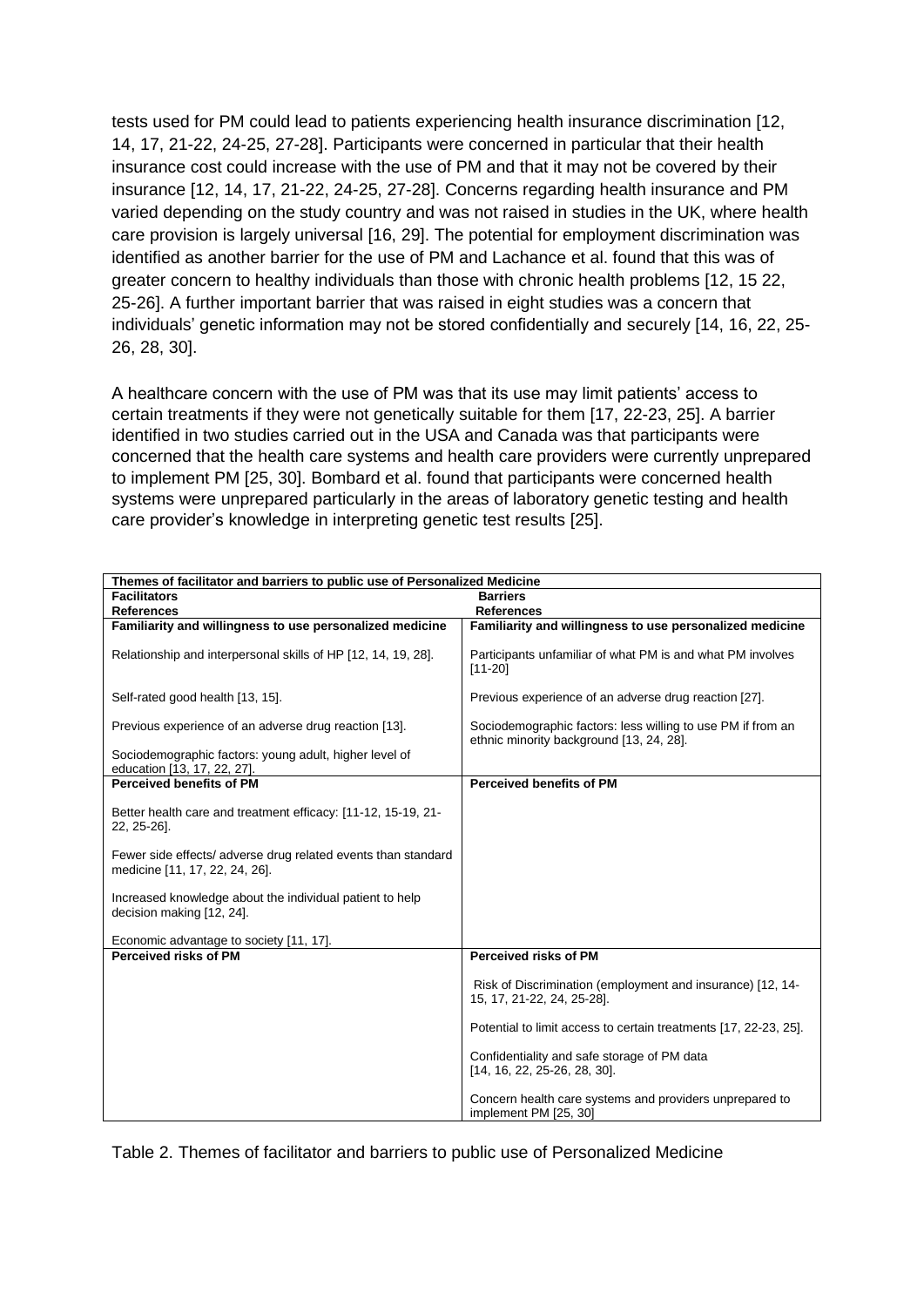#### **Discussion**

# **Summary**

The need to embed personalized medicine into day-to-day health care is well-established [4, 5]. This systematic review of 21 studies demonstrates an overall keen interest in a substantial proportion of more than 9000 members of the public, including patients, from North America, UK and continental Europe, to engage in a wider discussion on this important subject. The introduction of personalized medicine represents a "revolution" within healthcare systems [32], and the public as key stake-holders, will play a critically important role in its implementation. The study shows that, despite a limited understanding of the underlying principles, the public is generally enthusiastic about the introduction of personalized medicine. The study also defines areas where progress can be made to enhance this understanding and address legitimate concerns. Crucially, the review fails to identify evidence of a systematic exploration of the public's views on personalized medicine in Africa, South America and Asia, where personalized medicine-related treatment approaches will inevitably influence the management of common diseases over the next decade.

An important purpose of this systematic review is to understand the public's views regarding personalized medicine in the context of key recent pronouncements of public policy in this area. To appreciate the level of commitment to personalized medicine expressed recently at the highest level, it may be relevant to reflect on a few recent statements of public policy in this regard. The following are excerpts from ex-President Obama remarks "personalized medicine -- gives us one of the greatest opportunities for new medical breakthroughs that we have ever seen -- and that's the promise of precision medicine -- delivering the right treatments, at the right time, every time to the right person -- and for a small but growing number of patients, that future is already here [33]. Simon Stevens, chief executive of NHS England wants the health service to move "from mostly one-size-fits-all treatment to genuinely personalised care -- The NHS should be at the forefront of this global medical revolution" [4, 34]. This systematic review shows (table 1) that this commitment towards PM is broadly matched by reciprocal enthusiasm and interest for PM among most of the participants from North America, the UK and Continental Europe.

Several important concerns and recommendations identified worldwide could help focus the development of PM and public engagement strategies in this regard. Firstly, the public prefers a holistic approach to medical practice that is maintained in tandem with the development of PM [14]. Thus, for example, much of the disease burden in an individual with asthma and allergy may result from sensitisation to particular allergens and differences in response to medication, and this pattern could vary greatly between individuals. The correct approach thus requires a wider interpretation and practice of PM, exploring disease heterogeneity in individuals within the context of their genetic traits, to develop personalized strategies for management that are underpinned by information from careful history-taking and appropriate investigations [35]. There is also public concern regarding costs, insurance and employment-related discrimination resulting from the introduction of PM into mainstream healthcare [12, 14-15, 17, 21-22, 24, 25-28]. Despite clear intentions at the highest levels to introduce PM for the benefit of society and to engage the public, there is little or no evidence of organisations such as the FDA or the NHS facilitating dialogue with the public to manage these concerns. Indeed, concern regarding discrimination at insurance and employment levels could represent a major barrier for recruiting people to a future national genome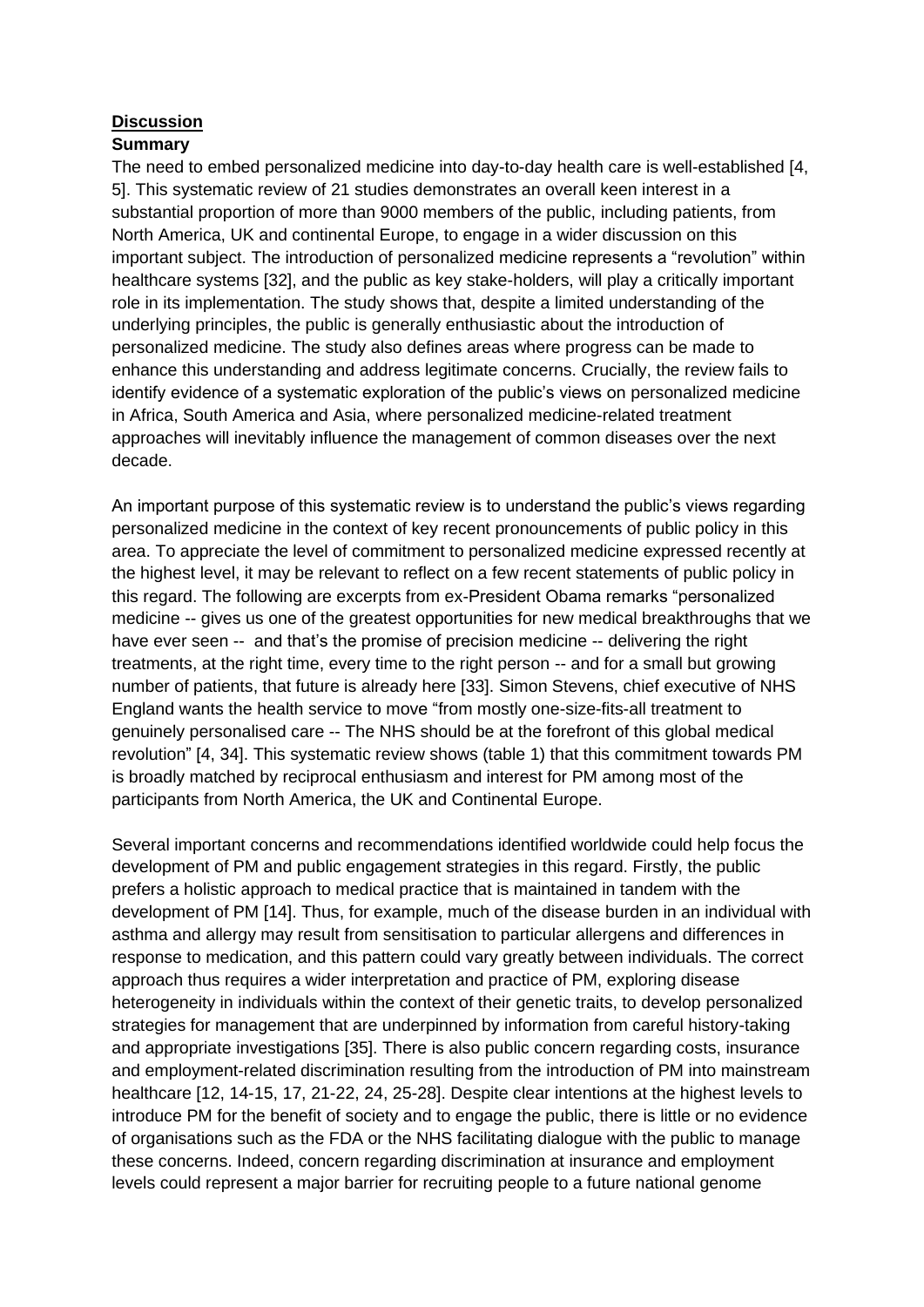database to facilitate day-to-day care, unless specific data management rules can be developed through effective public consultation.

Importantly, our search strategy failed to identify relevant studies from Africa or South America and only 1 study in Asia. Yet, any significant shift in clinical practice in North America and Europe is likely to influence treatment options in these continents. Public opinion regarding PM is also likely to be influenced by cultural influences that can vary between different nations. This systematic review thus points towards the need for exploratory studies in these continents to assess the views of the public regarding PM. Initially, it may be necessary to work on increasing awareness regarding PM among different communities and providing access to the relevant information. Subsequently, we will need to explore perceived benefits and concerns, which may differ across cultures.

#### **Strength and limitations**

A key strength is this is the first systematic review of the public perception of PM since 2006 and the facilitators and barriers identified can be used by health professionals and researchers to engage the public and patients in PM.

A limitation is the studies included are heterogeneous and variability in the methodology makes it challenging to compare the findings from each study included in this review. The heterogeneous nature of the studies prevented a robust statistical analysis to be carried out. Use of the MMAT tool allowed the authors to assess the quality of qualitative, quantitative and mixed methods studies, although the tool does have limitations. The MMAT tool relies on good quality of reporting and a lack of a methodological criterion being described in the paper does not necessarily mean that the criterion was not met [36] The MMAT tool questions to assess the qualitative papers are noted by the authors to be less precise than the quantitative questions.

A further limitation within this area of research and therefore the papers within this review is the need to first explain the term PM to participants. There is a risk of bias at the study level as the facilitators will have their own fixed definition and this will be affected by their own personal beliefs and interests in PM.

#### **Future perspective**

The field of personalised medicine over the next 10 years is expected to continue to expand and be increasingly used as part of mainstream healthcare once there is an increase in public engagement activities in this field that are based on an up-to-date understanding of public opinion. It is predicted that exploratory studies will be carried out in Africa, South America and Asia to assess the views of the public regarding PM.

#### **Executive Summary**

- The review shows that, despite a limited familiarity of the underlying principles, the public is generally enthusiastic about the introduction of PM.
- Important barriers toward the implementation of PM are the public concern regarding costs, insurance and employment-related discrimination. Progress can be made to enhance this understanding and address legitimate concerns through public engagement.
- The review fails to identify evidence of a systematic exploration of the public's views on personalized medicine in Africa, South America and Asia, where personalized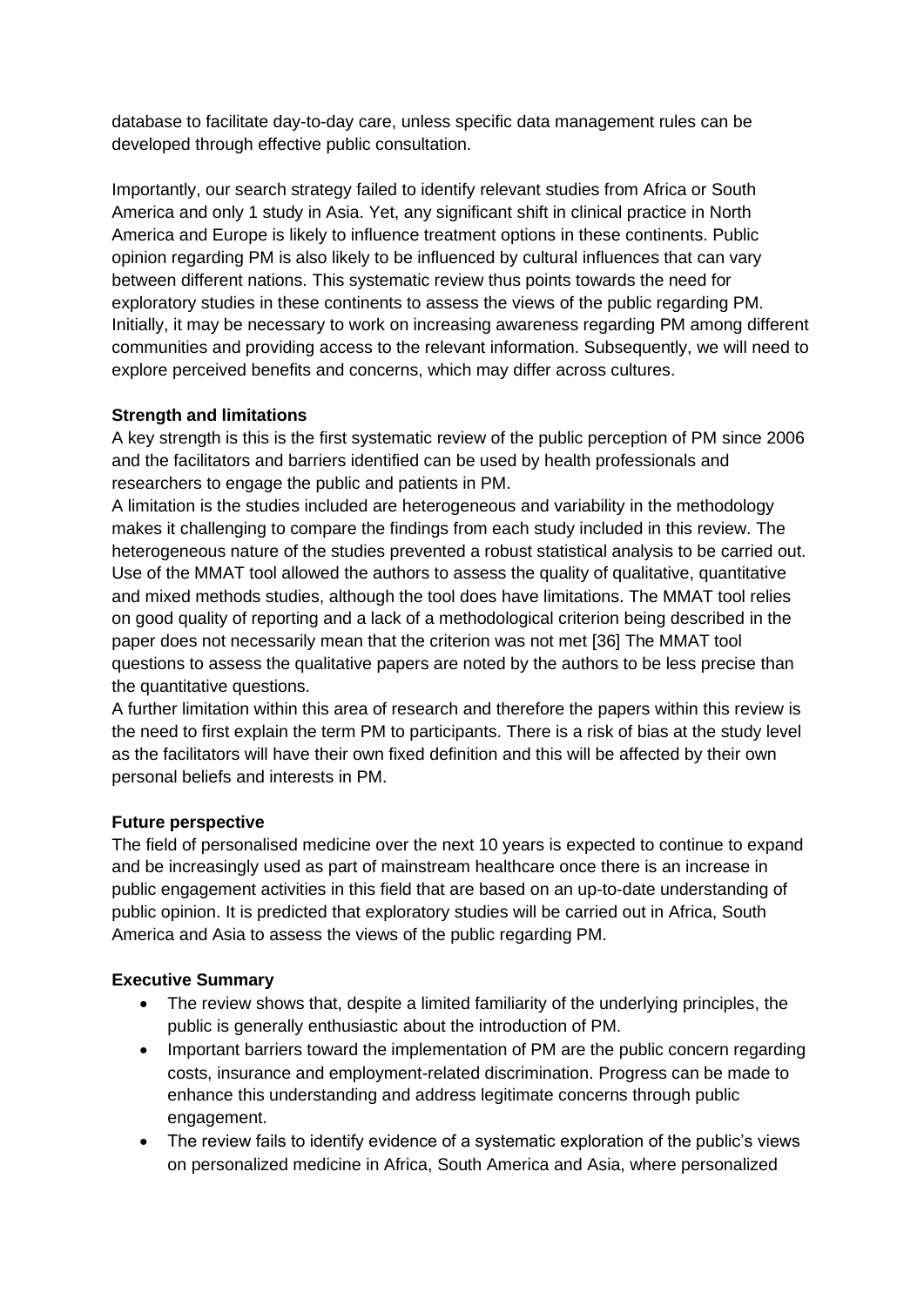medicine-related treatment approaches will inevitably influence the management of common diseases over the next decade.

**Acknowledgements**: the authors would like to thank the clinical librarian Igor Brbre for the assistance with the structured literature search.

**Disclosures**: the authors declare no conflicts of interest.

#### **Prospero registration number:** CRD42018088231

#### **References**

The authors have highlighted a small number of references that are of particular significance to the subject as **"\* of interest"** and provide a brief synopsis can be read in table 1.

- 1) 12003 Release: International Consortium Completes HGP [Internet]. National Human Genome Research Institute (NHGRI). [cited 2018 Sep 24]. Available from: [https://www.genome.gov/11006929/2003-release-international-consortium](https://www.genome.gov/11006929/2003-release-international-consortium-completes-hgp/)[completes-hgp/](https://www.genome.gov/11006929/2003-release-international-consortium-completes-hgp/)
- 2) Collins FS, Green ED, Guttmacher AE, Guyer MS. A vision for the future of genomics research. Nature. 2003 Apr 14;422:835–47.
- 3) NHS England » Personalised medicine [Internet]. [cited 2018 Sep 24]. Available from: <https://www.england.nhs.uk/healthcare-science/personalisedmedicine/>
- 4) NHS England » Full text of Simon Stevens' speech [Internet]. [cited 2018 Nov 23]. Available from:<https://www.england.nhs.uk/2014/04/simon-stevens-speech/>
- 5) White House Precision Medicine Initiative [Internet]. The White House. [cited 2018 Nov 23]. Available from:<https://obamawhitehouse.archives.gov/node/333101>
- 6) Schleidgen S, Klingler C, Bertram T, Rogowski WH, Marckmann G. What is personalized medicine: sharpening a vague term based on a systematic literature review. BMC Medical Ethics. 2013 Dec 21;14(1):55.
- 7) What is precision medicine? [Internet]. Genetics Home Reference. [cited 2018 Nov 23]. Available from:<https://ghr.nlm.nih.gov/primer/precisionmedicine/definition>
- 8) Horne R. The human dimension: putting the person into personalised medicine. The New Bioethics. 2017 Jan 2;23(1):38-48.
- 9) Nielsen, Louise Fuks, and Claus Møldrup. "Lay perspective on pharmacogenomics: a literature review." Personalized Medicine. (2006): (3) 311-316.
- 10) 2011 version (MMAT, Department of Family Medicine, McGill University, Montreal, QC, Canada reference)
- 11) **Kichko K, Marschall P, Flessa S. Personalized medicine in the US and Germany: awareness, acceptance, use and preconditions for the wide implementation into the medical standard. Journal of personalized medicine. 2016 May 2;6(2):15. \***
- 12) **Lee YM, McKillip RP, Borden BA, Klammer CE, Ratain MJ, O'donnell PH. Assessment of patient perceptions of genomic testing to inform pharmacogenomic implementation. Pharmacogenetics and genomics. 2017 May;27(5):179. \***
- 13) **Haga SB, O'Daniel JM, Tindall GM, Lipkus IR, Agans R. Survey of US public attitudes toward pharmacogenetic testing. The pharmacogenomics journal. 2012 Jun;12(3):197. \***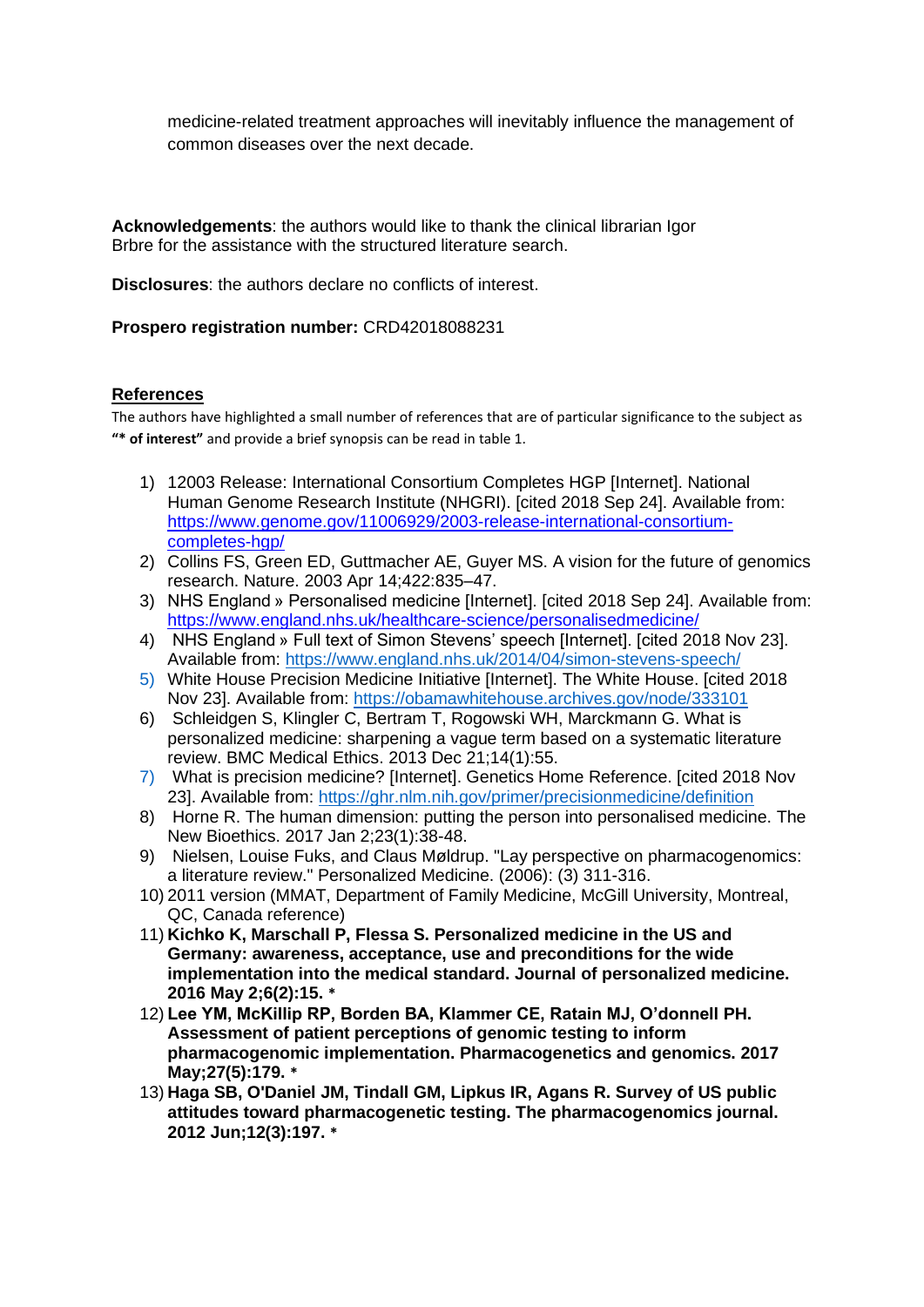- 14) Haddy CA, Ward HM, Angley MT, McKinnon RA. Consumers' views of pharmacogenetics—a qualitative study. Research in Social and Administrative Pharmacy. 2010 Sep 1;6(3):221-31.
- 15) Garfield, S., Douglas, M.P., MacDonald, K.V., Marshall, D.A. and Phillips, K.A., 2015. Consumer familiarity, perspectives and expected value of personalized medicine with a focus on applications in oncology. *Personalized medicine*, *12*(1), pp.13-22.
- 16) Barr M, Rose D. The great ambivalence: factors likely to affect service user and public acceptability of the pharmacogenomics of antidepressant medication. Sociology of Health & Illness. 2008 Sep;30(6):944-58.
- 17) Nielsen, L.F. and Moldrup, C., 2007. The diffusion of innovation: factors influencing the uptake of pharmacogenetics. *Public Health Genomics*, *10*(4), pp.231-241.
- 18) **Gollust SE, Gordon ES, Zayac C, Griffin G, Christman MF, Pyeritz RE, Wawak L, Bernhardt BA. Motivations and perceptions of early adopters of personalized genomics: perspectives from research participants. Public health genomics. 2012;15(1):22-30. \***
- 19) **Eastman P. Survey: Public Awareness of Personalized Medicine Low, But People Do Want to Know More. Oncology Times. 2014 Sep 25;36(18):22-3. \***
- 20) Zhang SC, Bruce C, Hayden M, Rieder MJ. Public perceptions of pharmacogenetics. Pediatrics. 2014 Apr 1:peds-2013.
- 21) Issa AM, Tufail W, Hutchinson J, Tenorio J, Poonam Baliga M. Assessing patient readiness for the clinical adoption of personalized medicine. Public Health Genomics 2009;12:163–169.
- 22) Rogausch, A., Prause, D., Schallenberg, A., Brockmöller, J. and Himmel, W., 2006. Patients' and physicians' perspectives on pharmacogenetic testing.
- 23) **Fuks Nielsen L, Møldrup C. Lay perspective on pharmacogenetics and its application to future drug treatment: a Danish quantitative survey. New Genetics and Society. 2007 Dec 1;26(3):309-24. \***
- 24) De Marco M. Views on personalized medicine: do the attitudes of African American and white prescription drug consumers differ. Public health genomics. 2010;13(5):276-83.
- 25) **Bombard Y, Abelson J, Simeonov D, Gauvin FP. Citizens' perspectives on personalized medicine: A qualitative public deliberation study. European journal of human genetics : EJHG. 2013; 21(11):1197-201. \***
- 26) **Lachance K, Korol S, O'meara E, Ducharme A, Racine N, Liszkowski M, Rouleau JL, Pelletier GB, Carrier M, White M, De Denus S. Opinions, hopes and concerns regarding pharmacogenomics: a comparison of healthy individuals, heart failure patients and heart transplant recipients. The pharmacogenomics journal. 2015 Feb;15(1):13. \***
- 27) Chan, S.L., Low, J.J.W., Chia, K.S. and Wee, H.L., 2014. Attitudes on warfarin pharmacogenetic testing in Chinese patients and public. *International journal of technology assessment in health care*, *30*(1), pp.113-120.
- 28) Butrick M, Roter D, Kaphingst K, Erby LH, Haywood Jr C, Beach MC, Levy HP. Patient reactions to personalized medicine vignettes: an experimental design. Genetics in Medicine. 2011 May;13(5):421.
- 29) Green DW, Horne R, Shephard EA. Public perceptions of the risks, benefits and use of natural remedies, pharmaceutical medicines and personalised medicines. Complementary Therapies in Medicine. 2013 Sep 2013; 21(5):487-91.
- 30) Gordon ES, Griffin G, Wawak L, Pang H, Gollust SE, Bernhardt BA. "It's not like judgment day": Public understanding of and reactions to personalized genomic risk information. Journal of genetic counseling. 2012; 21(3):423-32.
- 31) Tercyak KP, Alford SH, Emmons KM, Lipkus IM, Wilfond BS, McBride CM. Parents' attitudes toward pediatric genetic testing for common disease risk. Pediatrics. 2011 Apr 12:peds-2010.
- 32) Medical Research Council MRC. The precision medicine revolution: putting the patient first [Internet]. 2018 [cited 2018 Dec 18]. Available from: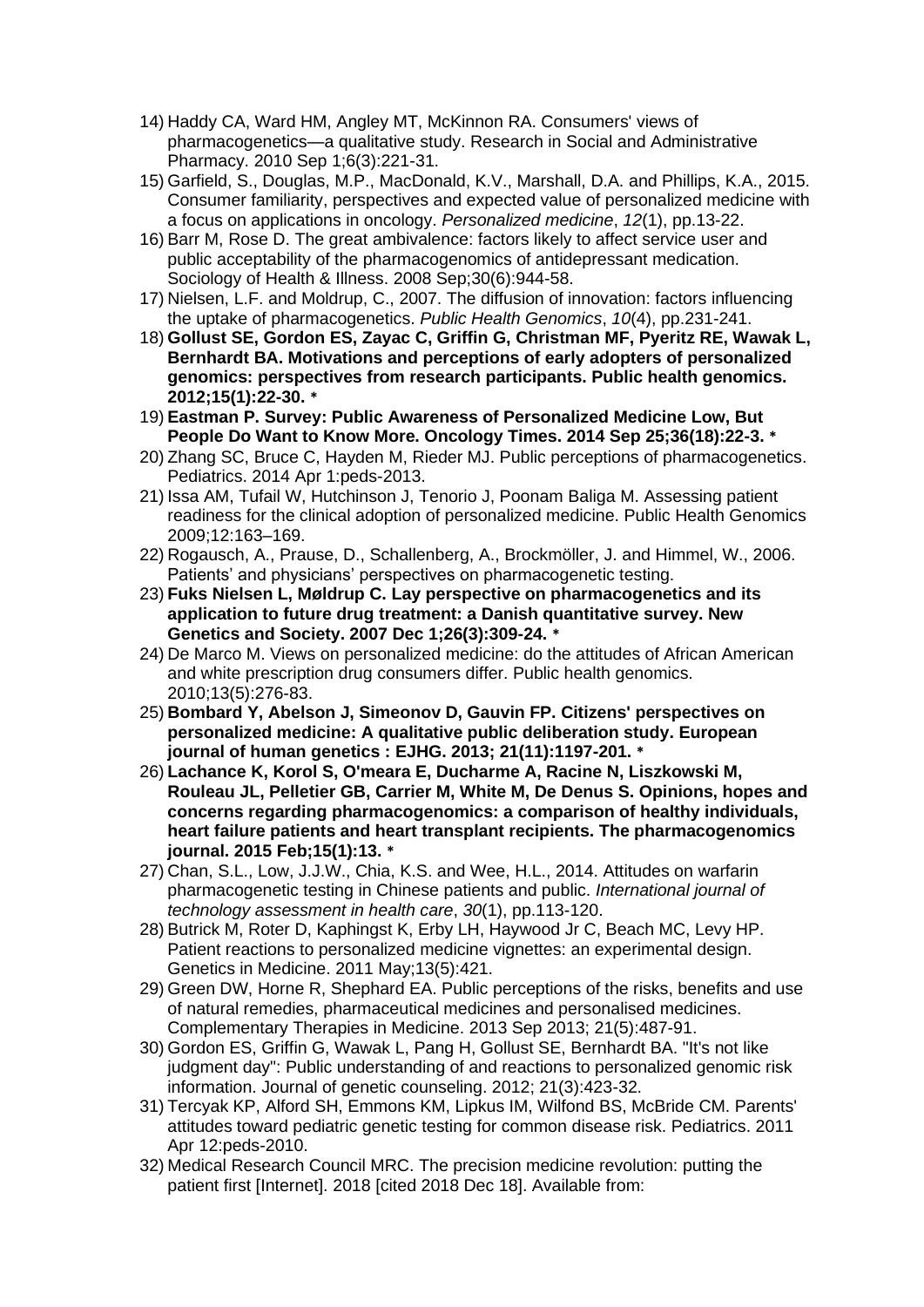[https://mrc.ukri.org/news/blog/the-precision-medicine-revolution-putting-the-patient](https://mrc.ukri.org/news/blog/the-precision-medicine-revolution-putting-the-patient-first/?redirected-from-wordpress)[first/?redirected-from-wordpress](https://mrc.ukri.org/news/blog/the-precision-medicine-revolution-putting-the-patient-first/?redirected-from-wordpress)

- 33) Remarks by the President on Precision Medicine [Internet]. whitehouse.gov. 2015 [cited 2018 Dec 18]. Available from: [https://obamawhitehouse.archives.gov/the](https://obamawhitehouse.archives.gov/the-press-office/2015/01/30/remarks-president-precision-medicine)[press-office/2015/01/30/remarks-president-precision-medicine](https://obamawhitehouse.archives.gov/the-press-office/2015/01/30/remarks-president-precision-medicine)
- 34) 34. Campbell D, correspondent health. New NHS boss: service must become world leader in personalised medicine. The Guardian [Internet]. 2014 Jun 4 [cited 2018 Dec 18]; Available from: [https://www.theguardian.com/society/2014/jun/04/nhs-boss](https://www.theguardian.com/society/2014/jun/04/nhs-boss-world-leader-personalised-medicine)[world-leader-personalised-medicine](https://www.theguardian.com/society/2014/jun/04/nhs-boss-world-leader-personalised-medicine)
- 35) 35) Holgate ST. Immune circuits in asthma. Current opinion in pharmacology. 2013 Jun 1;13(3):345-50.
- 36) Hong QN, Gonzalez‐Reyes A, Pluye P. Improving the usefulness of a tool for appraising the quality of qualitative, quantitative and mixed methods studies, the Mixed Methods Appraisal Tool (MMAT). Journal of Evaluation in Clinical Practice. 2018 Jun 1;24(3):459
- 37) Personalised medicine for asthma control (PACT) [Internet]. University of Brighton. [cited 2018 Nov 23]. Available from: [https://www.brighton.ac.uk/research-and](https://www.brighton.ac.uk/research-and-enterprise/groups/bsmo/research-projects/personalised-medicine-for-asthma-control-pact.aspx)[enterprise/groups/bsmo/research-projects/personalised-medicine-for-asthma-control](https://www.brighton.ac.uk/research-and-enterprise/groups/bsmo/research-projects/personalised-medicine-for-asthma-control-pact.aspx)[pact.aspx](https://www.brighton.ac.uk/research-and-enterprise/groups/bsmo/research-projects/personalised-medicine-for-asthma-control-pact.aspx)
- 38) Vijverberg SJ, Pijnenburg MW, Hövels AM, Koppelman GH, Maitland-van der Zee AH. The need for precision medicine clinical trials in childhood asthma: rationale and design of the PUFFIN trial. Pharmacogenomics. 2017 Mar;18(4):393-401.
- 39) Mallal S, Phillips E, Carosi G, Molina J-M, Workman C, Tomažič J, et al. HLA-B\*5701 Screening for Hypersensitivity to Abacavir. New England Journal of Medicine. 2008 Feb 7;358(6):568–79.
- 40) Lindhout D. Epilepsy treatment: precision medicine at a crossroads. The Lancet Neurology. 2015 Dec 1;14(12):1148-9.
- 41) Finegold, P., Mathieson, K., Holmes, L., Boon, M., Cottle, M., Donnai, D. and Middleton-Price, H., 2008. Is the UK public ready for genetic medicine?.
- 42) Diaz, V.A., Mainous Iii, A.G., Gavin, J.K. and Wilson, D., 2014. Racial differences in attitudes toward personalized medicine. *Public Health Genomics*, *17*(1), pp.1-6
- 43) Abettan C. Between hype and hope: What is really at stake with personalized medicine? Medicine, health care, and philosophy. 2016; 19(3):423-30.
- 44) Abraham E, Spring L, D'Alleva J, Malvarosa G, Tripp E, Post K et al. Research biopsies in oncology-patient willingness, perceptions, understanding, and experience: An integrative review. Cancer Research. 2017; 77(4 Supplement 1).
- 45) Gelbart M, Gunter C. Conference scene: Accelerating public awareness in the age of personal genetics. Personalized Medicine. 2013; 10(6):535-8.
- 46) Dias MM, Ward HM, Sorich MJ, McKinnon RA. Exploration of the perceptions, barriers and drivers of pharmacogenomics practice among hospital pharmacists in adelaide, south australia. Pharmacogenomics Journal. 2014; 14(3):235-40.
- 47) Adelsperger S, Prows CA, Myers MF, Perry CL, Chandler A, Holm IA et al. Parental perception of self-empowerment in pediatric pharmacogenetic testing: The reactions of parents to the communication of actual and hypothetical cyp2d6 test results. Health Communication. 2017 Sep 2017; 32(9):1104-11.
- 48) Fallaize R, Macready AL, Butler LT, Ellis JA, Lovegrove JA. An insight into the public acceptance of nutrigenomic-based personalised nutrition. Nutrition Research Reviews. 2013 Jun 2013; 26(1):39-48.
- 49) Baessler A, Fischer M, Hengstenberg C, Schmitz C, Riegger G. Transformation in health care - redirection in medicine: Prospective care, preventive medicine and personalized health planning. Deutsche Medizinische Wochenschrift. 2006; 131(6):278-81.
- 50) Critchley C, Nicol D, Otlowski M, Chalmers D. Public reaction to direct-to-consumer online genetic tests: Comparing attitudes, trust and intentions across commercial and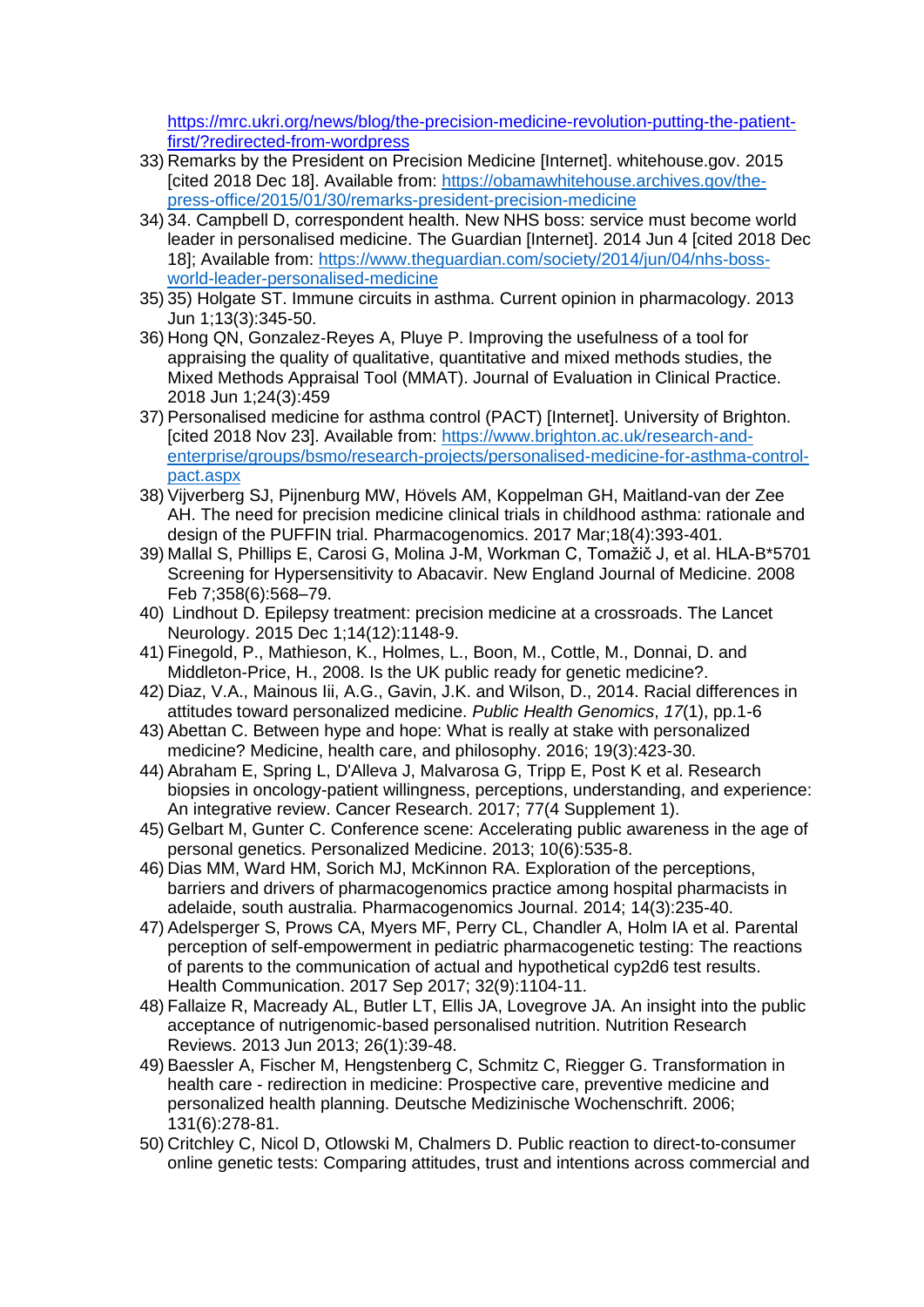conventional providers. Public understanding of science (Bristol, England). 2015; 24(6):731-50.

- 51) Alam M, Arifeen S. A qualitative research to understand public perception of personalised cancer medicine (pcm) and its application in treatment of advanced lung cancer. Asia-Pacific Journal of Clinical Oncology. 2015; 11(SUPPL. 4):166.
- 52) Elewa H, Alkhiyami D, Alsahan D, Abdel-Aziz A. A survey on the awareness and attitude of pharmacists and doctors towards the application of pharmacogenomics and its challenges in qatar. Journal of Evaluation in Clinical Practice. 2015; 21(4):703-9.
- 53) Garcia D, Vassena R, Prat A, Vernaeve V. Increasing fertility knowledge and awareness by tailored education: A randomized controlled trial. Reproductive biomedicine online. 2016; 32(1):113-20.
- 54) Avey JP, Hiratsuka VY, Beans JA, Trinidad SB, Tyndale RF, Robinson RF. Perceptions of pharmacogenetic research to guide tobacco cessation by patients, providers and leaders in a tribal healthcare setting. Pharmacogenomics. 2016; 17(4):405-15.
- 55) Bank PC, Swen JJ, Guchelaar HJ. A nationwide survey of pharmacists' perception of pharmacogenetics in the context of a clinical decision support system containing pharmacogenetics dosing recommendations. Pharmacogenomics. 2017; 18(3):215- 25.
- 56) Fujio Y, Tamaoki M, Tsutani K, Azuma J, Watanabe H. The social acceptance of the clinical application of pharmacogenomics in japan. Japanese Journal of Clinical Pharmacology and Therapeutics. 2007; 38(4):225-30.
- 57) Bartlett MJ, Shephard EA. The integration and interpretation of pharmacogenomics a comparative study between the united states of america and europe: Towards better health care. Drug metabolism and personalized therapy. 2016; 31(2):91-6.
- 58) Buseh AG, Underwood SM, Stevens PE, Townsend L, Kelber ST. Black african immigrant community leaders' views on participation in genomics research and dna biobanking. Nursing Outlook. 2013; 61(4):196-204.
- 59) Cassels A. Understanding hopes and concerns about nutrigenomics: Canadian public opinion research involving health care professionals and the public. Nutrition and Genomics. 2009:187-204.
- 60) Collins H, Calvo S, Greenberg K, Forman Neall L, Morrison S. Information needs in the precision medicine era: How genetics home reference can help. Interactive journal of medical research. 2016; 5(2):e13.
- 61) Corwin DL, Cohen JA. Childhood trauma: Personalized medicine, community, and global developments led by child and adolescent psychiatrists. Journal of the American Academy of Child and Adolescent Psychiatry. 2016; 55(10 Supplement 1):S35-S6.
- 62) Critchley C, Nicol D, Otlowski M, Chalmers D. Public reaction to direct-to-consumer online genetic tests: Comparing attitudes, trust and intentions across commercial and conventional providers. Public understanding of science (Bristol, England). 2015; 24(6):731-50.
- 63) Dingel MJ, Hicks AD, Robinson ME, Koenig BA. Integrating genetic studies of nicotine
- 64) Etchegary H, Wilson B. Bringing personalized medicine to the community through public engagement. Personalized Medicine. 2013; 10(7):647-59.
- 65) Formea CM, Nicholson WT, Vitek CR. An inter-professional approach to personalized medicine education: One institution's experience. Personalized Medicine. 2015; 12(2):129-38.
- 66) Haga SB, Kawamoto K, Agans R, Ginsburg GS. Consideration of patient preferences and challenges in storage and access of pharmacogenetic test results. Genetics in medicine : official journal of the American College of Medical Genetics. 2011; 13(10):887-90.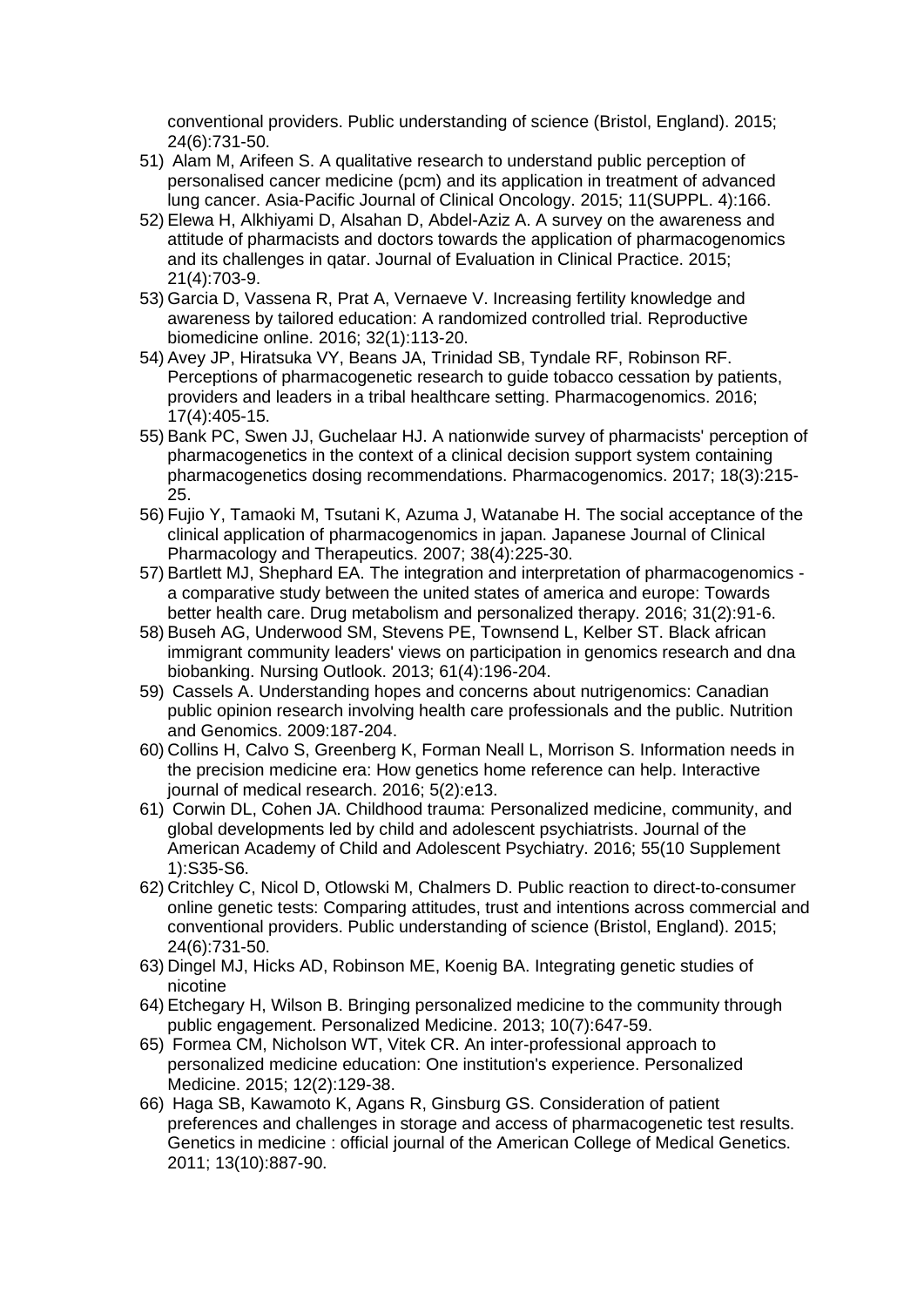- 67) Haga SB, Moaddeb J. Potential use of auxiliary labels to promote patient awareness of pharmacogenetic testing. Pharmacogenomics. 2015; 16(4):299-301.
- 68) Heuchel D, Russ A, Wirth F, Jaehde U, Azzopardi LM. Public perception of pharmacogenetic testing. European Journal of Hospital Pharmacy. 2017; 24(Supplement 1):A120-A1.
- 69) Hindmarsh R, Abu-Bakar A. Balancing benefits of human genetic research against civic concerns: Essentially yours and beyond - the case of australia. Personalized Medicine. 2007; 4(4):497-505
- 70) Lanktree MB, Zai G, Vanderbeek LE, Giuffra DE, Smithson DS, Kipp LB et al. Positive perception of pharmacogenetic testing for psychotropic medications. Human Psychopharmacology. 2014; 29(3):287-91.
- 71) Li SX, Collins J, Lawson S, Thomas J, Truby H, Whelan K et al. A preliminary qualitative exploration of dietitians' engagement with genetics and nutritional genomics: Perspectives from international leaders. Journal of allied health. 2014; 43(4):221-8.
- 72) Mai Y, Koromila T, Sagia A, Cooper DN, Vlachopoulos G, Lagoumintzis G et al. A critical view of the general public's awareness and physicians' opinion of the trends and potential pitfalls of genetic testing in greece. Personalized Medicine. 2011; 8(5):551-61.
- 73) Obara T, Abe S, Satoh M, Gutierrez Ubeda SR, Yoshimachi S, Goto T. Awareness regarding clinical application of pharmacogenetics among japanese pharmacists. Pharmacogenomics and Personalized Medicine. 2015; 8:35-41.
- 74) Parsons S, Starling B, Mullan-Jensen C, Tham SG, Warner K, Wever K. What the public knows and wants to know about medicines research and development: A survey of the general public in six european countries. BMJ Open. 2015; 5(4).
- 75) Rose PM. Individualized care in the radiation oncology setting from the patients' and nurses' perspectives. Cancer Nursing. 2016; 39(5):411-22.
- 76) Stevens M, Roberts C. The impact of future trends in new sciences on the practising pharmacist. Pharmaceutical Journal. 2007; 279(7468):273-4.
- 77) Suhonen R, Efstathiou G, Tsangari H, Jarosova D, Leino-Kilpi H, Patiraki E et al. Patients' and nurses' perceptions of individualised care: An international comparative study. Journal of clinical nursing. 2012; 21(7-8):1155-67.
- 78) Szlichcińska J. Public perception of innovative therapies and biopharmaceuticals in poland and europe. Biotechnologia. 2007 (2):128-36.
- 79) Tamaoki M, Gushima H, Tsutani K. Awareness survey of parties involved in pharmacogenomics in japan. Pharmacogenomics. 2007; 8(3):275-86.
- 80) Vayena E, Gourna E, Streuli J, Hafen E, Prainsack B. Experiences of early users of direct-to-consumer genomics in switzerland: An exploratory study. Public health genomics. 2012; 15(6):352-62.
- 81) Williams PH. Perceptions and values regarding dna contribution to genetic biobanks: Survey design, generation and testing. Perceptions & Values Regarding Dna Contribution to Genetic Biobanks: Survey Design, Generation & Testing. 2009 Jan 2009:143.
- 82) Woolley JP, McGowan ML, Teare HJ, Coathup V, Fishman JR, Settersten RA et al. Citizen science or scientific citizenship? Disentangling the uses of public engagement rhetoric in national research initiatives. BMC medical ethics. 2016; 17(1):33.

# **Appendices**

# **Appendix 1) search strategy**

**Date range used** (5 years, 10 years): 2006 onwards **limits used** (gender, article/study type, etc.): none **search terms and notes** (full search strategy for database searches below):